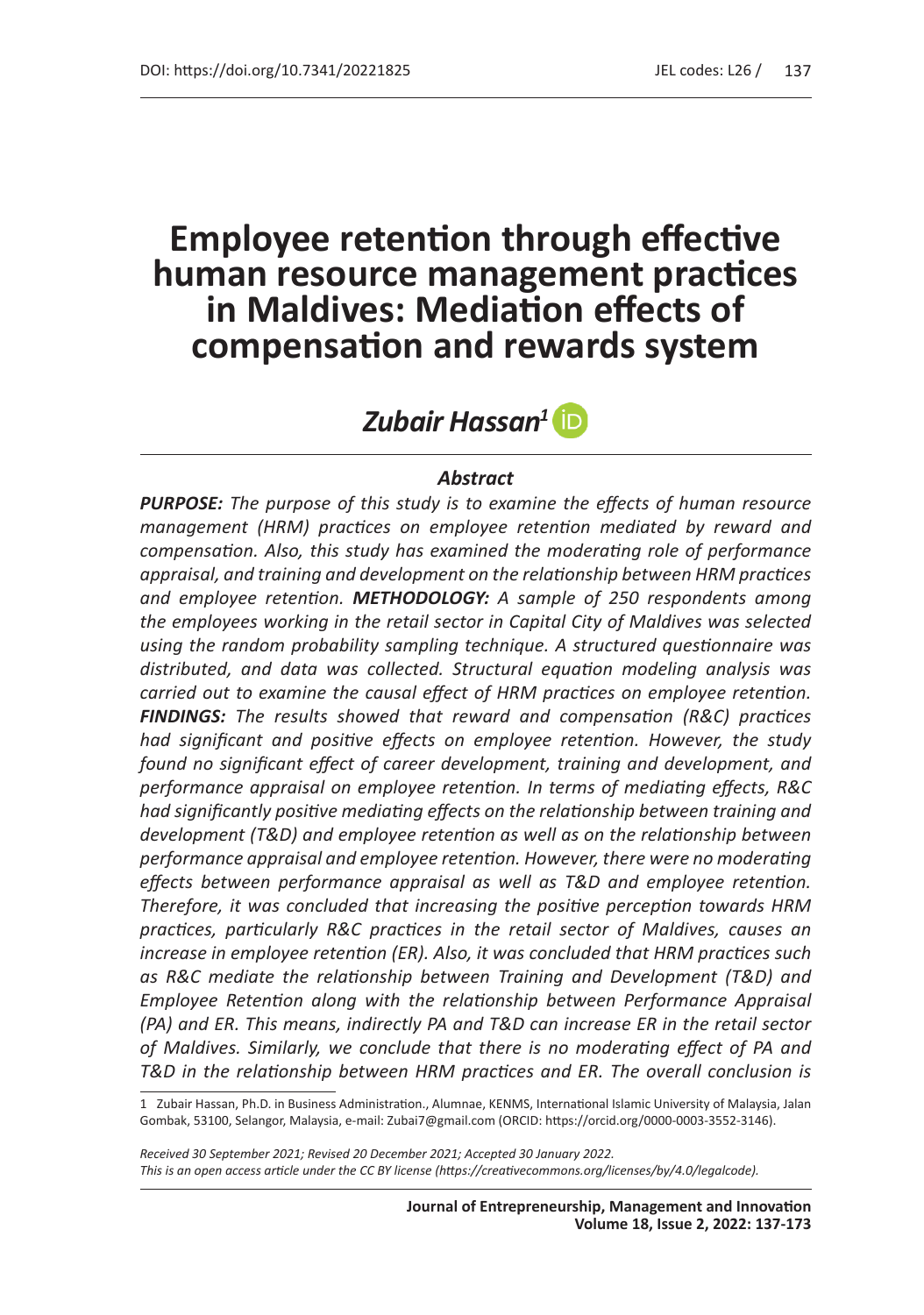#### 138 **/ Employee retention through effective human resource management practices in Maldives: Mediation effects of compensation and rewards system**

*that R&C has a partial mediating effect on the relationship between HRM practices and ER. IMPLICATIONS: This study contributes to the current knowledge of HRM by confirming that reward and compensation is a key determinant and a significant mediator for employee retention. This study contributes to developing new knowledge in the theoretical domains of HRM practices. In particular, the findings of the study strengthen Hertzberg's Two-Factor theory by confirming that career growth opportunities, advancement and salary significantly determine employee retention. This showed that both motivators and hygiene factors are crucial in retaining employees. In practice, the findings also enable managers to make new organizational and HRM policy decisions on improving and enhancing employee retention. This study can be useful for organizational management to formulate effective reward and compensation policies. This study signifies the importance of training and development and performance appraisal by linking these with reward and compensation practices. ORIGINALITY AND VALUE: This could be one of the pioneering studies carried out in the retail sector of Maldives by examining the four constructs of human resource management practices to shed light on how retail sector business organizations in Maldives make decisions on improving employee retention. Furthermore, the current study indicated that reward and compensation have full mediating effects on the relationship between employee retention and training and development as well as performance appraisal. This filled the existing*  research gaps by adding value to the existing literature. Moreover, the current *study adds practical values by confirming that reward and compensation should be emphasized to retain employees through other human resource management practices in the retail sector of Maldives.* 

*Keywords: employee retention, rewards, compensation, training, career development, performance appraisal, human resource management, HRM*

# **INTRODUCTION**

Employee retention (ER) is considered as one of the most popular researched issues in the field of human resource management (HRM). Research has revealed that a substantial number of studies have aimed to clarify the term employee retention (ER) (Cherif, 2020; Naim & Lenka, 2018; Fahim, 2018; Imna & Hassan, 2015) and further attempted to identify the key HRM practices that could have an influence on employee retention (Akther & Tariq, 2020; Sirirwardhana et al., 2019; Nabi, Ahmed, & Rahman, 2017; Imna & Hassan, 2015). Employee retention is the opposite of employee turnover, and past research has confirmed that a high level of voluntary employee turnover has negative effects on productivity and profit margins (De Winne, Marescaux, Sels, Van Beveren, & Vanormelingen, 2019) and employee performance (Afsar, Shahjehan, & Shah, 2018). Therefore, it is essential to increase employee retention among the workforces. The rate of employee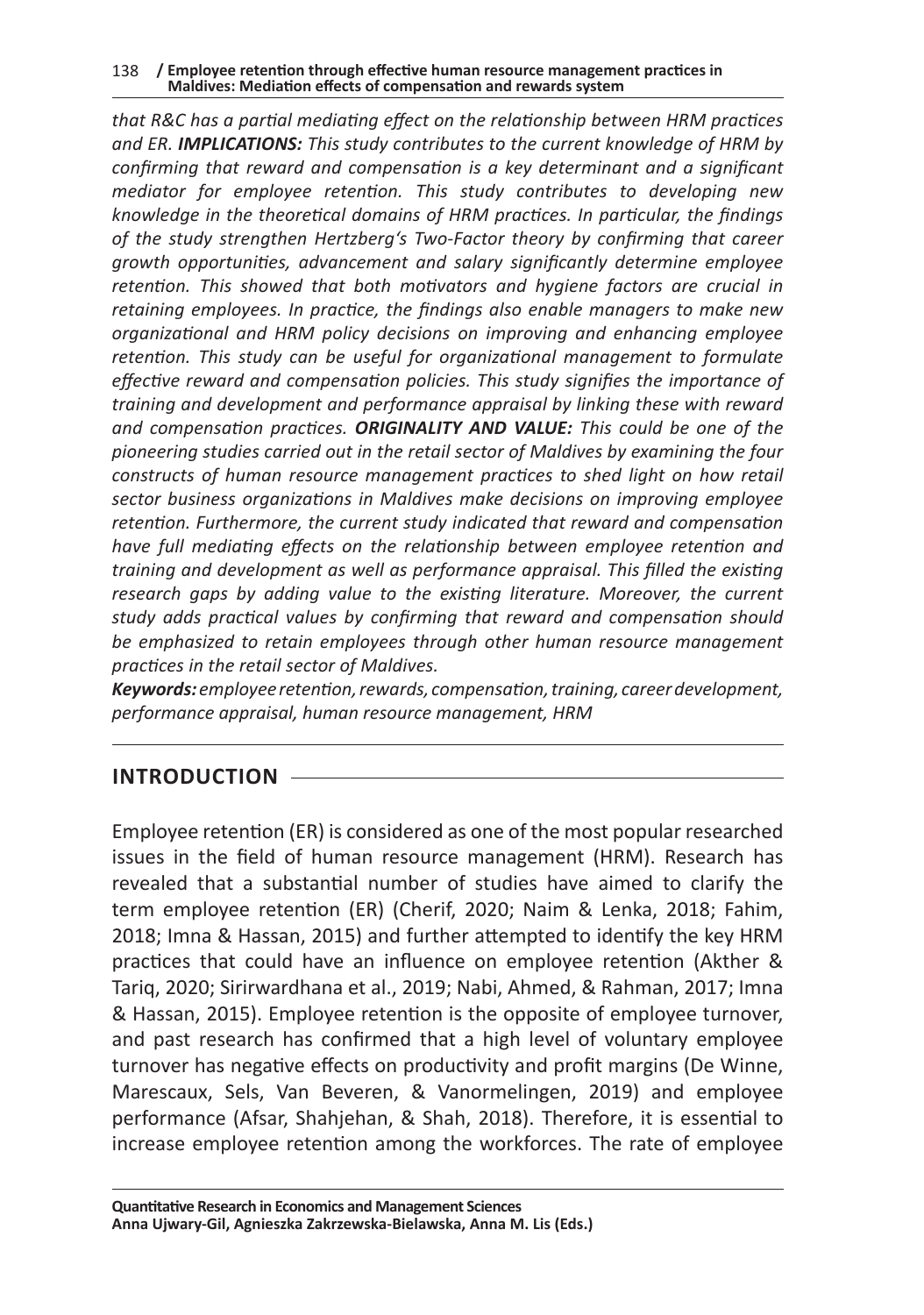retention implies the effectiveness of HRM practices of organizations (Abdul-Azeez, 2017). As most studies showed that a high level of employee retention has positive effects on an organization's social and economic process (Papa, Dezi, Gregori, Mueller, & Miglietta, 2018). While voluntary employee turnover has negative effects on an organization's social and economic process (De Winne et al., 2019), the importance of HRM is being appraised by increasing employee retention (Abdul-Azeez, 2017).

In the case of Maldives, the rapid changes due to COVID-19 and technological trends, have forced most Maldivian organizations to manage and utilize their resource in a sustainable manner, which poses many challenges in terms of economic and sustainable development (Suzana, Moosa, Rafeeq, & Usman, 2020). The retail food industry is considered very important, especially during COVID-19 when food supply becomes challenging. The retail food sector contributes around 7% of GDP (Suzana et al., 2020). Recent research showed that the second largest workforce in Maldives is employed in the retail industry (Van Driessche, 2020). The statistical report produced by UNDP and World Bank indicated that one of the highest employee turnover rates was found in the retail food sector of Maldives due to low pay, working conditions, lack of proper careers development and training, and this sector experiences a very low employee retention rate (Van Driessche, 2020; Imna & Hassan, 2015).

Despite the abundance of employee retention research in general, there is a lack of comprehensive studies of HRM practices on employee retention in the retail sector of Maldives. A handful of empirical, qualitative, and conceptual studies were carried out to examine the effect of HRM practices in Maldives (Najeeb, 2016; Imna & Hassan, 2015; Najeeb, 2013). The progress is observed in studies on employee retention in relation to HRM practices among employees in the tourism sector, where most of the studies found HRM practices influenced various employee behavioral outcomes such as retention, turnover, commitment, performance, and job satisfaction (Wijesiri et al., 2019; Imna & Hassan, 2015). Also, past studies that have been conducted, particularly in Maldives, lack methodological rigor in terms of the causal effect of HRM practices on employee retention. Most of the studies are conceptual, qualitative, and use a very small sample size that may not allow a generalization of the finding across industries and countries (Wijesiri et al., 2019). Only one study was found that empirically investigated the effects of HRM practices and their impact on employee retention in the retail sector of Maldives (Imna & Hassan, 2015). However, the study only partially established the link between HRM practices and employee retention.

Numerous HRM practices and related studies have been done in other parts of the world. Studies on examining the impact of HRM practices on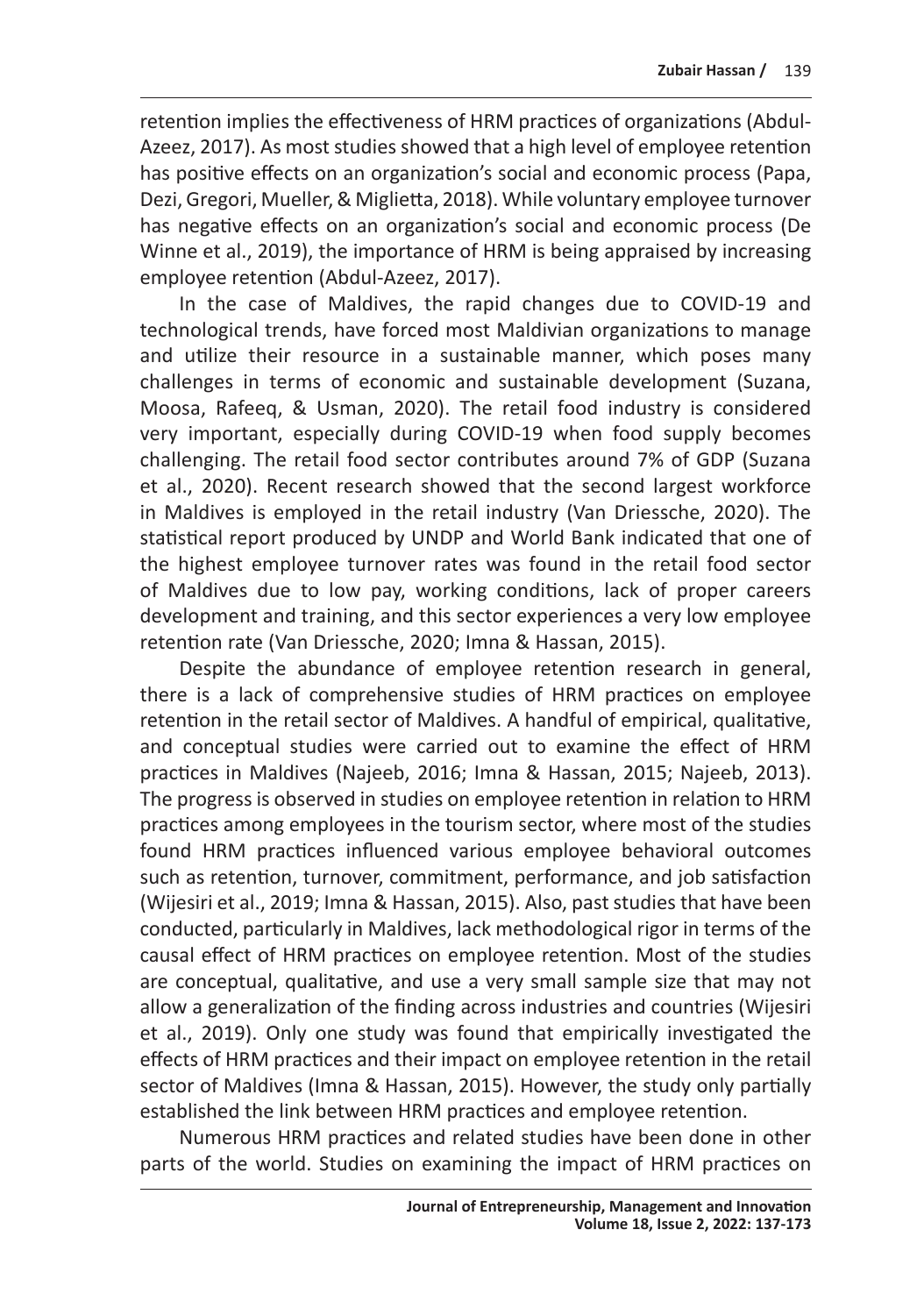#### 140 **/ Employee retention through effective human resource management practices in Maldives: Mediation effects of compensation and rewards system**

employee retention and other outcomes have burgeoned in the last two or three decades (Choy & Kamoche, 2021; Presbitero, Roxas, & Chadee, 2016). Differences in interpretations of responses toward HRM practices among employees vary in several ways (Santhanam et al., 2017). Most research in the past has heavily emphasised on examining how the perceived HRM practices effects employee and organisational behavioural outcomes (Aboramadan & Karatepe, 2021). The role of human resource management in employee retention and reducing voluntary turnover rates emerged in the early 20th century (Nelissen, Forrier, & Verbruggen, 2017). Indeed, much research has shown that a positive perception of HRM practices leads to high employee retention (Nelissen et al., 2017), low voluntary employee turnover (Nelissen et al., 2017), high trust in management (Afsar et al., 2018), commitment and procedural justice (Cugueró-Escofet, Ficapal-Cusí, & Torrent-Sellens,2019), and engagement and high employee performance (Oluwatayo & Adetoro, 2020). Previous studies have demonstrated that compensation, reward, and recognition practices were the most studied HRM practice in relation to employee retention (Malik et al., 2020; Imna & Hassan, 2015), followed by training and development (Bibi et al., 2018), performance appraisal (Bibi et al., 2018), and career development (Sari & Dewi, 2020) respectively. The increasing number of empirical studies demonstrated that compensation, rewards or recognition have significantly increased employee retention rates (Rombaut & Guerry, 2020). Several studies showed training and development have a significant effect on employee retention (Sari & Nizam, 2020; Imna & Hassan, 2015) while other studies showed no significant effect on employee retention (Murtiningsih, 2020; Jehanzeb, Aldakhil, Hamid, & Khan, 2017) suggesting that past research was mixed and inconclusive. Similarly, performance appraisal in relation to employee retention was mixed (Boon, Den Hartog, & Lepak, 2019) as well as career development (Al-Ali, Ameen, Isaac, Khalifa, & Shibami, 2019; Nelissen, Forrier, & Verbruggen, 2017). This leaves a significant research gap for this study to fill in establishing the HRM practices and employee retention.

Organizations, at the heart of which lie retailers, face challenges, including complex developments such as COVID-19, technological trends, globalization and emerging competition. These fast changes impose on retailers to manage their employees effectively in employee retention and employee voluntary turnover intention. It was found that when employees were satisfied with their job, they were successfully committed to their organizations and contributed to employee retention (Mahmood, 2013). Although HRM practices have increasingly been studied in connection with different organizational outcomes like employee retention and employee performance (Rahman et al., 2013; Choi & Lee, 2013; Nadarajah et al., 2012),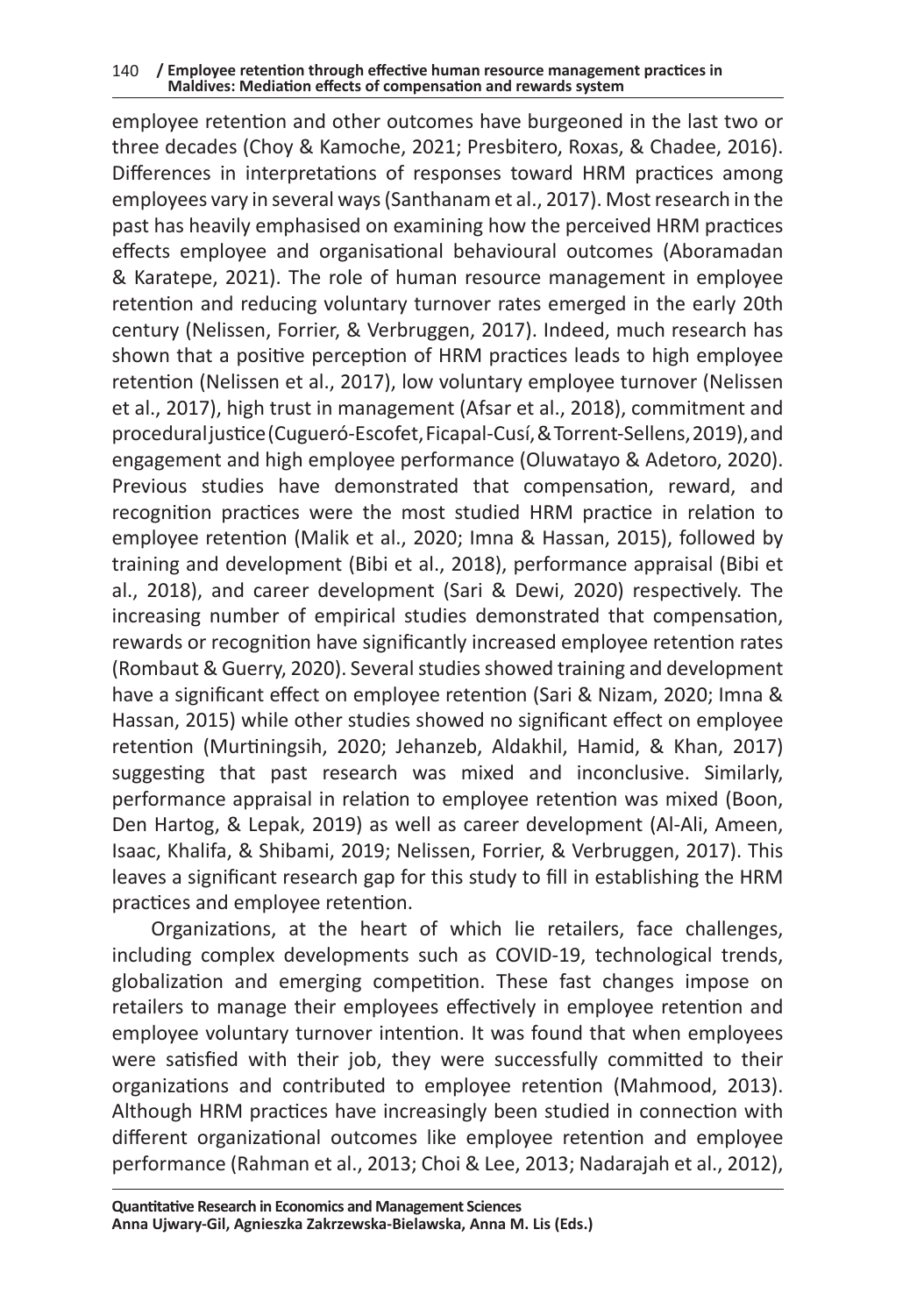no empirical research was found to be conducted on the role of HRM and employee retention mediated by compensation and rewards, particularly in the Maldives retail sector. Therefore, there exists a significant research gap.

This study has formulated the following research questions (RQ) to bridge the research gap:

- *RQ1)Do HRM practices influence employee retention in the Maldivian retail sector?*
- *RQ2)Do HRM practices, such as training and development, career development, and performance appraisal, influence compensation and reward practices in the Maldives retail sector?*
- *RQ3)Do compensation and reward practices mediate the effect of other HRM practices on employee retention among employees in the Maldives retail sector?*
- *RQ4)Does performance appraisal, and training and development, moderate the relationship between CR practices and employee retention?*

#### **LITERATURE REVIEW**

#### **Human resource management practices**

The success of different organizations, large or small, such as food retailers, depends largely on the performance of employees (Uma et al., 2017), which emphasizes retaining employees with high skills and competences (Ong et al., 2019; Ong & Koh, 2018). HRM was conceived in the 1980s with a conceptual framework consisting of a number of underpinning theories (Armstrong & Taylor, 2017). Armstrong and Taylor (2017) argued that HRM practices comprise of overarching values and guiding principles to manage people in real activities, as well as HRM practices that involve developing and managing employees to ensure high performance and overseeing employee relationship. Human resource management (HRM) practices can be referred to as a set of internally coherent and consistent practices aimed at supporting and enhancing employee performance through retaining competent, committed, and motivated employees (Elrehail et al., 2019). Also, HRM practices, such as training and development, career development, performance appraisal and compensation and rewards, manage the retention of talents and skills to achieve organizations' goals (Ana et al., 2019). HRM practices are expected to create good working conditions and a positive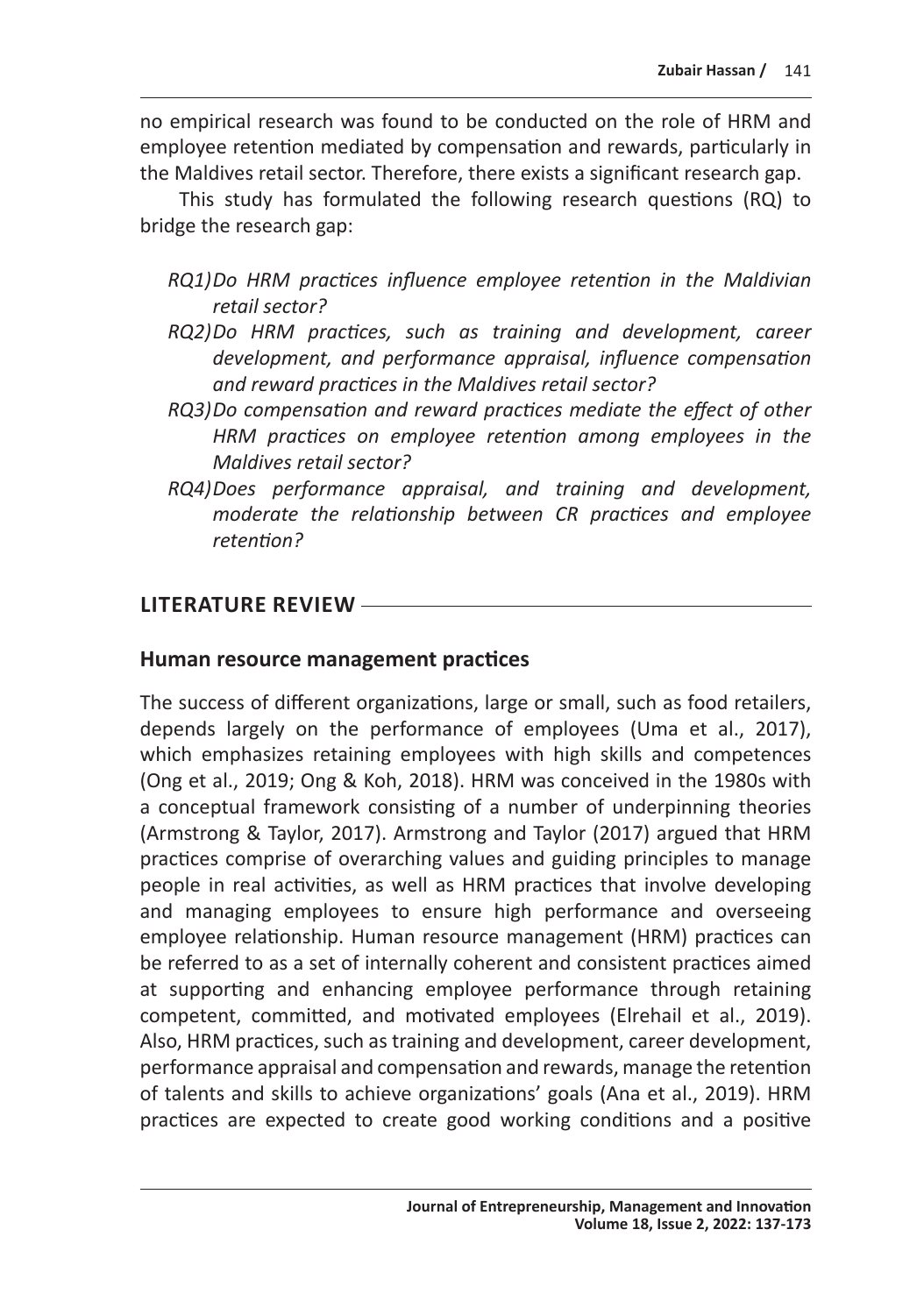environment to accomplish organizations' goals where employees become highly committed to the organization by doing their best.

In previous studies, motivational theories, such as the Hierarchy of Needs and the Two-Factor theory of motivation, were used as a basis to determine the key practices of HRM that influence employee retention (Azeez, 2017). In terms of Maslow's Hierarchy of Needs theory, the motivating factors are divided into five levels (Azeez, 2017). These five levels of needs, which cause to motivate employees, are physiological, safety, love and belongings, esteem, and self-actualization (Ștefan, Popa, & Albu, 2020). The Hierarchy of Needs theory supports HRM practices such as career and development, as well as training and development along with reward and compensation (Aburumman, Salleh, Omar, & Abadi, 2020). Maslow argued that it is necessary for a lowerlevel need to be met and to have proceeded to a higher-level need in order to satisfy and motivate employee retention (Noltemeyer, James, Bush, Bergen, Barrios, & Patton, 2021).

Furthermore, Maslow's theoretical principles suggested that it is crucial for prepotent requirements to be satisfied before the next level needs emerge (Stefan et al., 2020). For example, having an adequate salary or wage as a part of a compensation package that enhances motivation of employees resulting in employee retention (Azeez, 2017). Similarly, rewards such as a bonus for recognizing the performance of employees enhances employee retention (Aburumman et al., 2020). Career development and growth are part of selfesteem and self-actualization needs that perfectly align with HRM practices that cause employee retention (Azeez, 2017). Therefore, HRM practices that lead to employee retention, act as motivating factors indicated by Maslow's Hierarchy of Needs theory.

Furthermore, Hertzberg's Two-Factor theory, which comprises of "motivators" and "hygiene" factors that cause to improve employee retention, are well covered by HRM literature (Almaaitah, Harada, Sakdan & Almaaitah, 2017). Hygiene factors such as basic wages or salaries are factors that influence employee retention (Almaaitah et al., 2017). Under the compensation practices as a part of HRM practices, salary and wage strategies were determined and applied to influence employee turnover intention (Hanai & Pallangyo, 2020). Moreover, recognition, advancement and personal growth are considered as motivators that have significant effects on employee retention (Murtiningsih, 2020). HRM practices such as reward and compensation, career and development, as well as training and development are being applied to improve employee retention (Hanai & Pallangyo, 2020; Burnette et al., 2020). Therefore, HRM practices that were implemented in the organization to improve employee retention are well aligned with the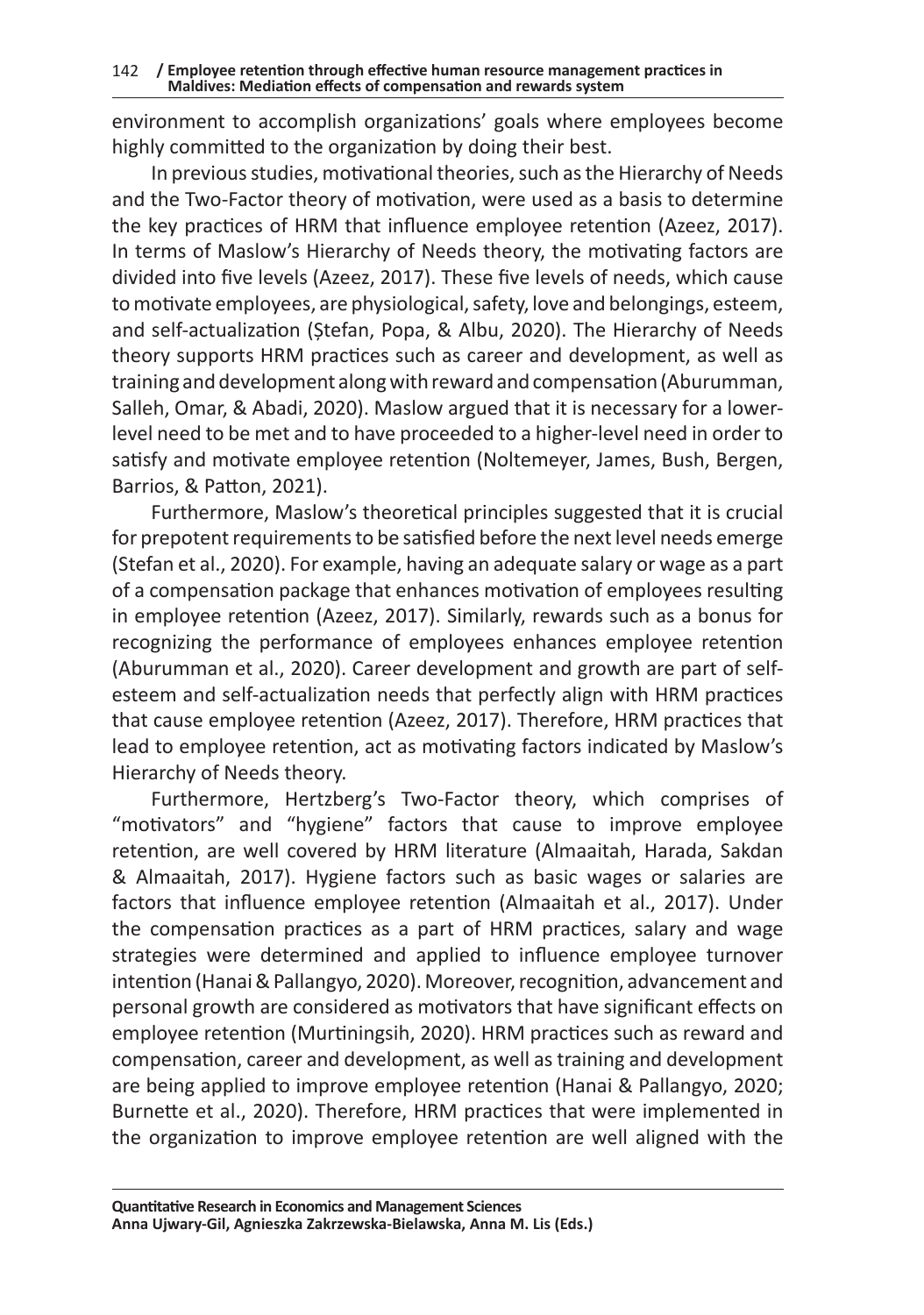Two-Factor theory (Fahim, 2018). The employees' motivation to remain in the organization is well defined by various HRM practices.

As discussed earlier in the Introduction section, HRM practices are inclusive and kept on emerging various terms in defining the key HRM practices. Differences in the interpretation of HRM practices among the employees vary in several ways (Santhanam et al., 2017). Previous studies have indicated compensation, reward and recognition practices were the most cited HRM practice in relation to employee retention (Malik et al., 2020; Imna & Hassan, 2015), followed by training and development (Bibi et al., 2018), performance appraisal (Bibi et al., 2018), and career development (Sari & Dewi, 2020) respectively. A fair proportion of available empirical studies showed that compensation, rewards, or recognition have significantly increased employee retention rates (Rombaut & Guerry, 2020).). Furthermore, several studies suggested that training and development have a significant effect on employee retention (Sari & Nizam, 2020; Imna & Hassan, 2015) while other studies showed no significant effect on employee retention (Murtiningsih, 2020; Jehanzeb, Aldakhil, Hamid, & Khan, 2017). This suggests that past research was mixed and inconclusive. Similarly, performance appraisal in relation to employee retention was mixed (Boon et al., 2019), as well as career development (Nelissen, Forrier, & Verbruggen, 2017). This leaves a significant conceptual gap for this study to fill in establishing the effect of HRM practices on employee retention.

#### **Employee retention**

Several researchers have attempted to define employee retention. In the early 1990s, employee retention was defined as a process that organisations or managers use to motivate employees to stay in the organisation for long periods of time (Hom & Griffeth, 1995). Similarly, employee retention was referred to as initiatives taken by the organization to ensure employees with crucial skills and competences are prevented from leaving through appropriate compensation and rewards, supportive work environment, career development opportunities, and building employee relationship (Cascio, 2003). Employee retention was also defined as a method used by organizations to encourage employees to stay in the organization for a long term (Giri, 2008). Also, it was defined as a feeling or commitment of employees towards the organisation to stay, based on the factors that have been offered by the organization (Kurdi & Alshurideh, 2020). Alternatively, employee retention refers to those who stay with an organization due to the positive work environment, and reward and compensation that satisfy their aspiration and need (Pittino, Visintin, Lenger, & Sternad, 2016).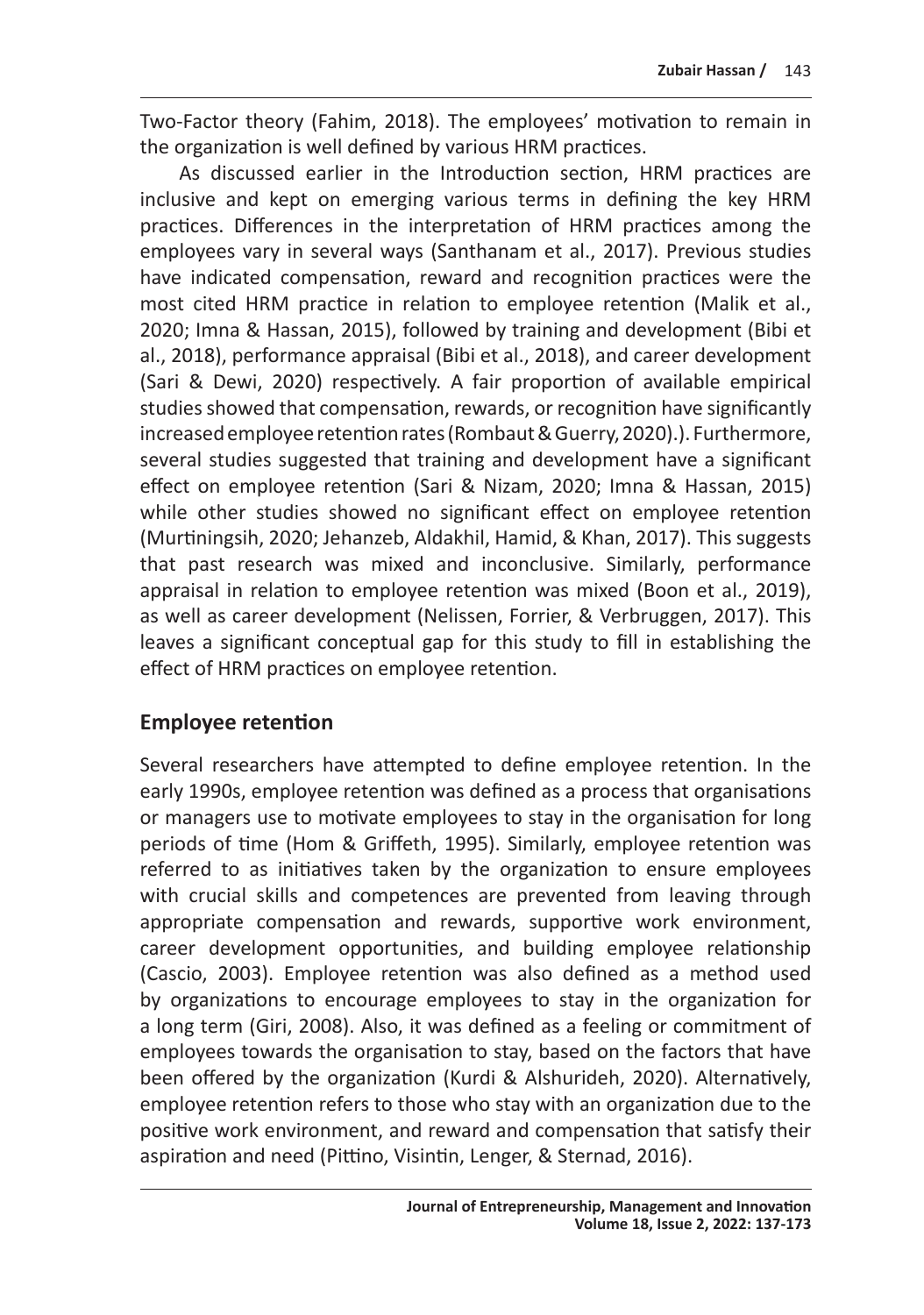Employee retention is determined by many factors that are attributed to HRM practices. Some of these factors include career development, supervisor support, work environment and rewards (Khan, 2020). Strategic human resource functions such as recruitment and selection are considered as crucial elements to retain employees (Boudlaie, Mahdiraji, Shamsi, Jafari-Sadeghi, & Garcia-Pereze, 2020). The effect of HRM practices on employee retention is discussed in detail below.

#### **Human resource management practices and employee retention**

The available literature on HRM practices provides an explanatory framework to shed light on how HRM practices contribute to employee retention. HRM practices such as compensation and reward, and career development, were found to have significant effects on employee retention, particularly in the retail sector of Maldives (Imna & Hassan, 2015). The most studied HRM practices in the past ten years are considered to be compensation and rewards (Aleem & Bowra, 2020; Imna & Hassan, 2015). The only study that has been carried out in Maldives showed that reward and compensation practices (R&C) cause to increase employee retention among the employees in the retail sector of Maldives (Imna & Hassan, 2015). It was also found in other contexts that R&C practices have significant and positive effects on employee retention (Hanai & Pallangyo, 2020; Khalid & Nawab 2018). This means the perceived fairness of R&C practices by the management enhances employee retention (Kalyanamitra, Saengchai, & Jermsittiparsert, 2020; Malik, Baig, & Manzoor, 2020; Hanai, & Pallangyo, 2020; Khan 2020). Thus, we propose the following hypothesis:

#### *H1: Reward and compensation (R&C) practices have a positive and significant effect on employee retention*

The training and development (T&D) practice is the second most researched HRM practice in relation to employee retention. Most of the studies found that T&D had significant and positive effects on employee retention (Akther, & Tariq, 2020; Fletcher, Alfes, & Robinson, 2018). Also, it was found that perceived positive T&D practice causes to reduce the intent to leave (Aburumman et al., 2020; Santhanam, Kamalanabhan, Dyaram, & Ziegler; 2017). It was argued that T&D causes to enhance job satisfaction leading to increased employee retention (Nabi, Ahmed, & Rahman, 2017). However, in the case of the Maldives retail sector, Imna and Hassan (2015) found that T&D do not have significant effects on employee retention. Most of the studies conducted in linking T&D with employee behavioral outcomes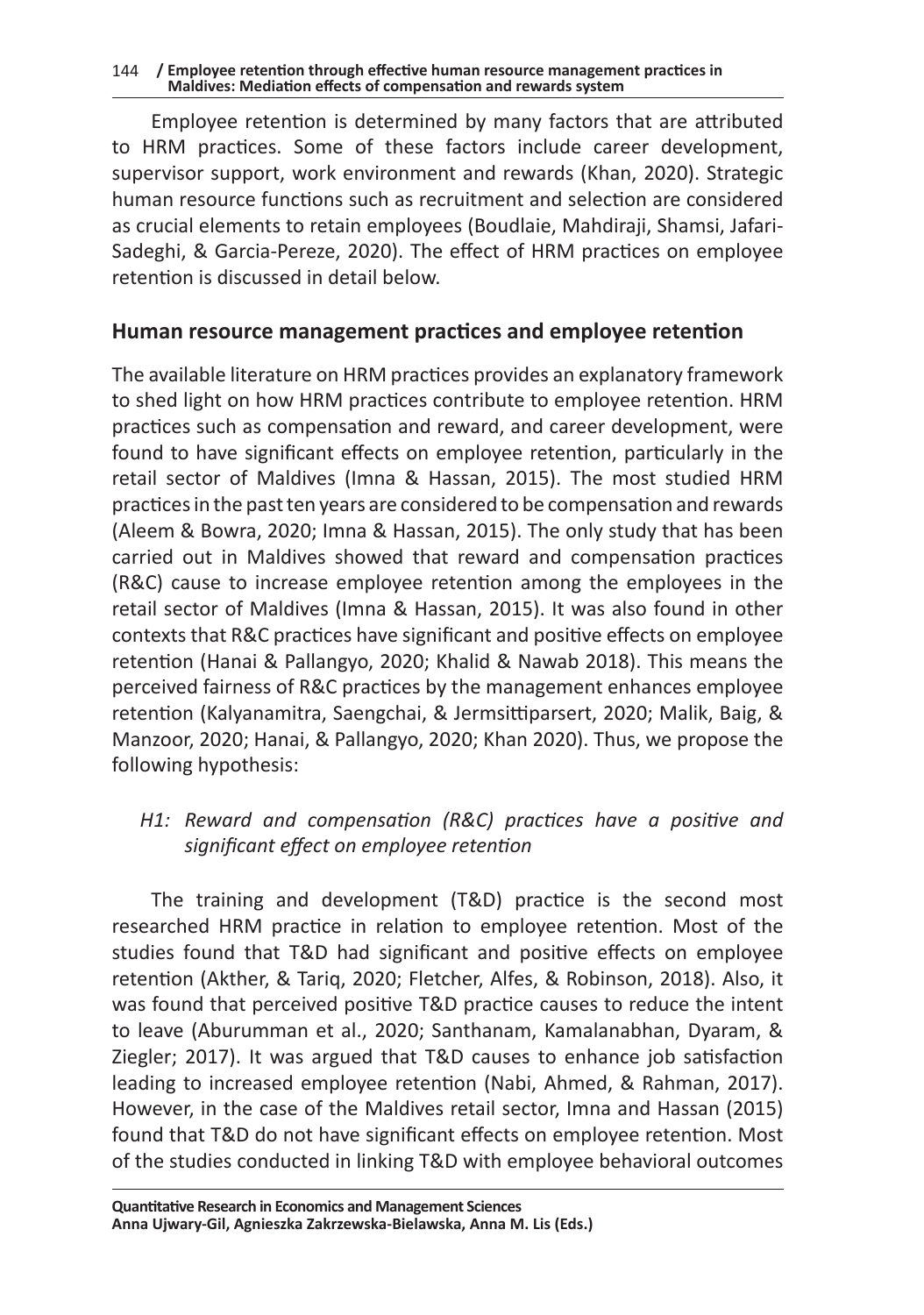do not cover employee retention. Similarly, much research done in the past shows that the effect of T&D on employee turnover intention (Santhanam et al., 2017) or employee retention are not significant (Murtiningsih, 2020; Jehanzeb, Aldakhil, Hamid, & Khan, 2017). Similarly, some research failed to produce sufficient evidence that T&D has any significant effect on employee retention (Wijesiri et al., 2019; Ozolina-Ozola, 2014). Equally, many studies around the world show the positive and significant effect of T&D on employee retention (Kalyanamitra, Saengchai, & Jermsittiparsert, 2020; Jeffrey & Prasetya, 2019; Boon et al., 2019) and argued that T&D must be carried out to ensure an improved employee retention rate (Aburumman et al., 2020). This shows a significant research gap in terms of knowledge and methods in producing empirical evidence to examine the effect of T&D on employee retention. Thus, we propose the following hypothesis:

#### *H2: Training and development (T&D) practices have a positive and significant effect on employee retention*

Third, employee career development (CD) was found to have a positive and significant effect on employee retention (Sari & Dewi, 2020; Imna & Hassan, 2015) and reduce employee turnover intention (Manthi, Kilika, & Kimencu, 2018). The research done on the retail sector of Maldives shows that when employees perceived career development practices are more positive, it has a significant and positive effect on employee retention (Imna & Hassan, 2015). Similarly, most of the research shows that enhancing CD opportunities causes to increase employee retention (Ramadhani, Muis, & Amar, 2020; Sari & Dewi, 2020). Also, some studies found that when organizations poorly practice CD, although it has a significant and negative influence on employee turnover intention (Manthi, Kilika, & Kimencu, 2018). Similarly, it was found that CD contributes most to employee retention (Mbugua & Kamaara, 2017). However, some studies showed that CD has insignificant and negative effects on employee retention (Jehanzeb et al., 2017). This means that when an organization facilitates CD opportunities for employee growth, it causes to reduce employee retention rate. There are two possible reason for such outcomes: (1) The CD opportunities are increased but only few people can access these opportunities (Ramadhani et al., 2020; Nelissen, Forrier, & Verbruggen, 2017), (2) when CD opportunities are easily available, it opens better opportunities elsewhere due to an expanding network or connection through exiting employment (Burnette et al., 2020). Due to these inconclusive and mixed results, the following hypothesis is proposed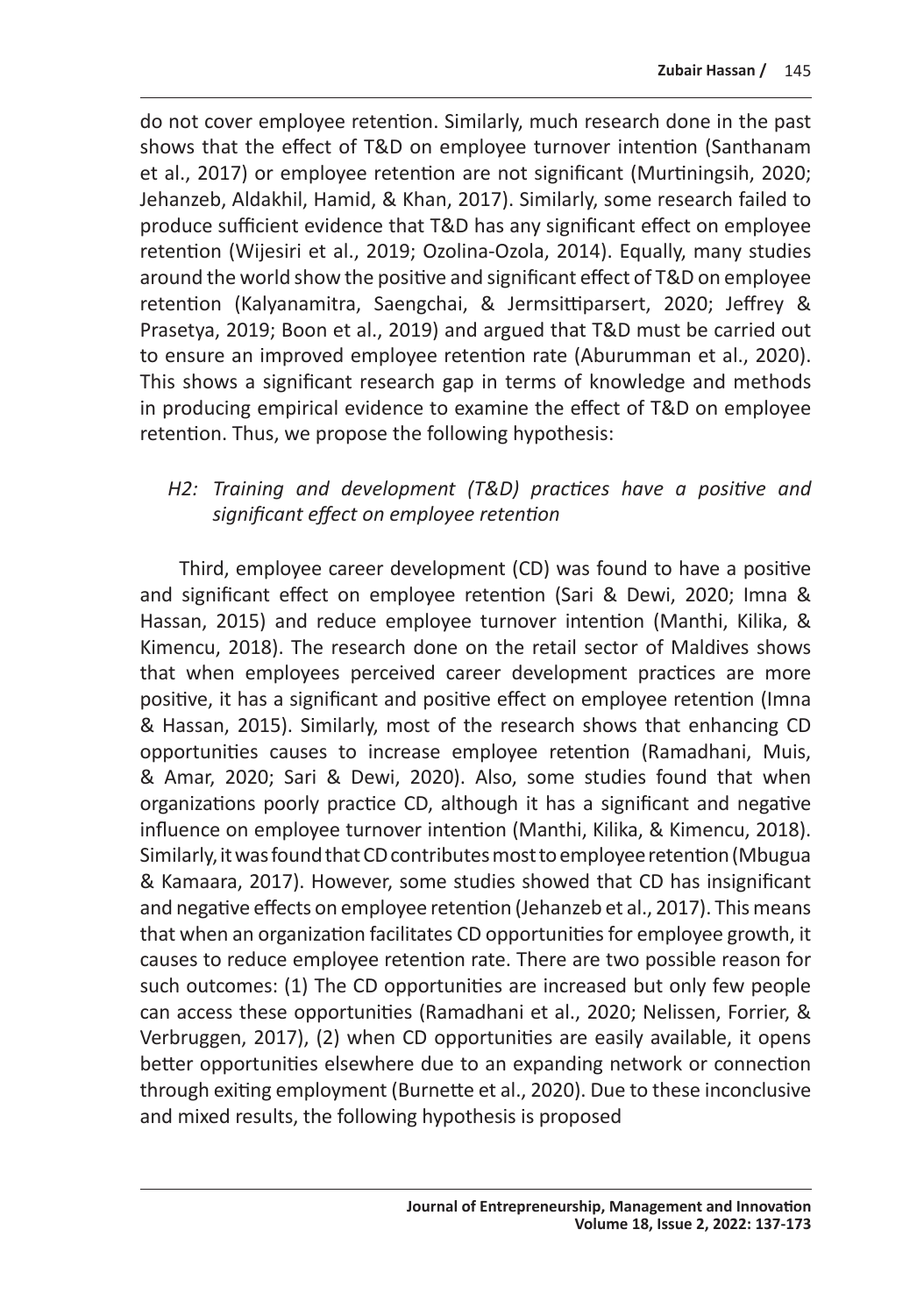*H3: Career development (CD) practices have a positive and significant effect on employee retention*

The fourth HRM practice is performance appraisal (PA). Many researchers have established the link between PA and employee retention. In the Maldives retail sector, it was found that PA had no significant effect on employee retention (Imna & Hassan, 2015). Similarly, research done elsewhere, found no significant effect of PA on employee retention (Boon et al., 2019). However, research done in other parts of the world showed that PA has a positive and significant effect on employee retention (Malik, Baig, & Manzoor, 2020; Aleem & Bowra, 2020; Jeffrey & Prasetya, 2019). It is clearly seen that the past research was inconclusive and produced mixed results leaving significant room to be filled by applying appropriate methods to establish the causal effect of PA on employee retention. Thus, the following hypothesis is proposed

*H4: Performance appraisal (PA) practices have a positive and significant effect on employee retention*

# **Mediating effects of reward and compensation**

Reward and compensation play a significant mediating role among other HRM practices such as PA on employee retention. Imna and Hassan (2015) argued that PA has indirect effects on employee retention through reward and compensation. Similarly, it was found that PA has a positive and significant effect on employee retention when PA is linked with reward and compensation (Kalyanamitra et al., 2020). Although there were limited studies on examining the mediating effect of reward and compensation on the relationship between HRM practices and employee retention, Riasat, Aslam and Nisar (2016) found that a reward system has significant but partial mediating effects on the relationship between intrinsic and extrinsic rewards, job performance and job satisfaction. For example, it was confirmed that reward and compensation mediated the relationship between employee involvement and job satisfaction (Bayraktar, Araci, Karacay & Calisir, 2017). Also, it was found that reward and compensation mediated the relationship between types of employee participation and employee retention (Khalid & Nawab, 2018). More recently, it was found that reward and recognition have a positive and significant impact (Rombaut & Guerry, 2020). Thus, the following hypothesis is proposed: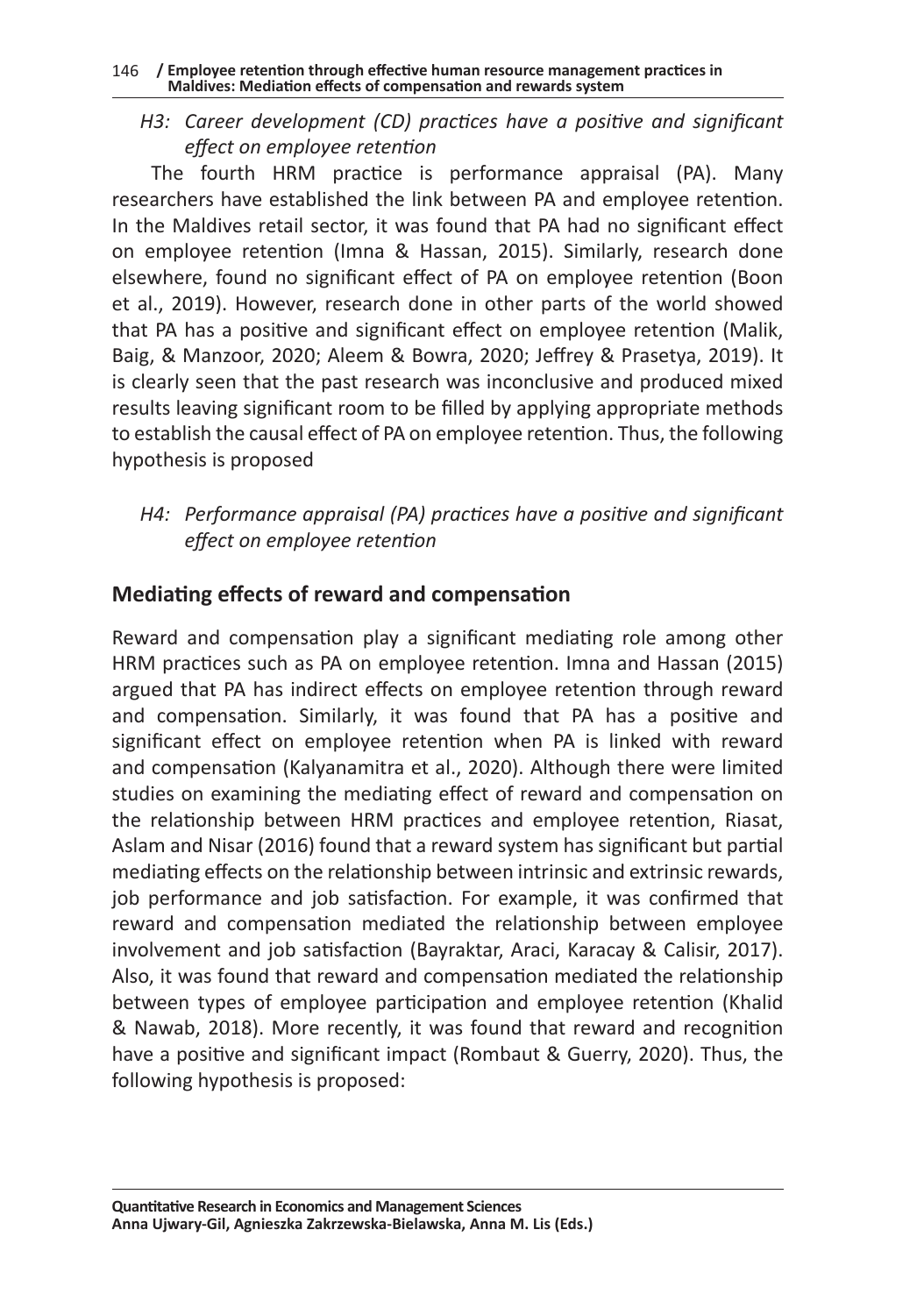*H5: Reward and compensation have a positive and significant mediating effect on the relationship between HRM practices and employee retention*

### **Moderating effects of performance appraisal**

Several studies argued that PA has an interactive role with other HRM practices and employee outcomes, such as retention, satisfaction and performance (Kalyanamitra et al., 2020; Imna & Hassan, 2015). Researchers have argued that PA moderates the causal relationship between CD and employee retention (Kalyanamitra et al., 2020). Also, it was found that PA effectiveness in moderating employee outcomes, such as affective commitment and turnover intention, depends on the perceived procedural and distributive justice of the PA process (Cugueró-Escofet et al., 2019). The appraiser should be independent, and employees perceived procedural and distributive justice of the PA process must be established in order to make the PA process effective in influencing employee outcomes (Birckcikli et al., 2016). Similarly, it was argued that PA moderated the relationship between leadership styles, such as transformation leadership behaviour and job performance (Hamid, Shah, Rahman, & Badlishah, 2020). According to Hamide et al. (2020), the significance of the moderation depends on the degree of procedural justice and fairness of the PA process in moderating the leadership style and job performance. Thus, the following hypothesis is formulated:

*H6: Performance appraisal has a positive and significant moderating effect on the relationship between HRM practices and employee retention*

#### **Moderating effects of training and development**

In the past, it was found that training and development (T&D) do not have direct effects on employee retention (Imna & Hassan, 2015). However, they found that when T&D was linked with CD HRM practices, it has a positive and significant effect on employee performance. This means T&D plays an interactive role in moderating the relationship between CD practices and employee retention (Imna & Hassan, 2015). Although, there was very little or limited research that examined the moderating effects of T&D on the relationship between HRM practices of CD practices and employee retention, several studies examined the moderating effects of T&D on employee outcomes, such as motivation to learn (Kodwani & Prashar, 2019) and employee performance (Abdulhabib & Al-Dhaafri, 2019). It was found that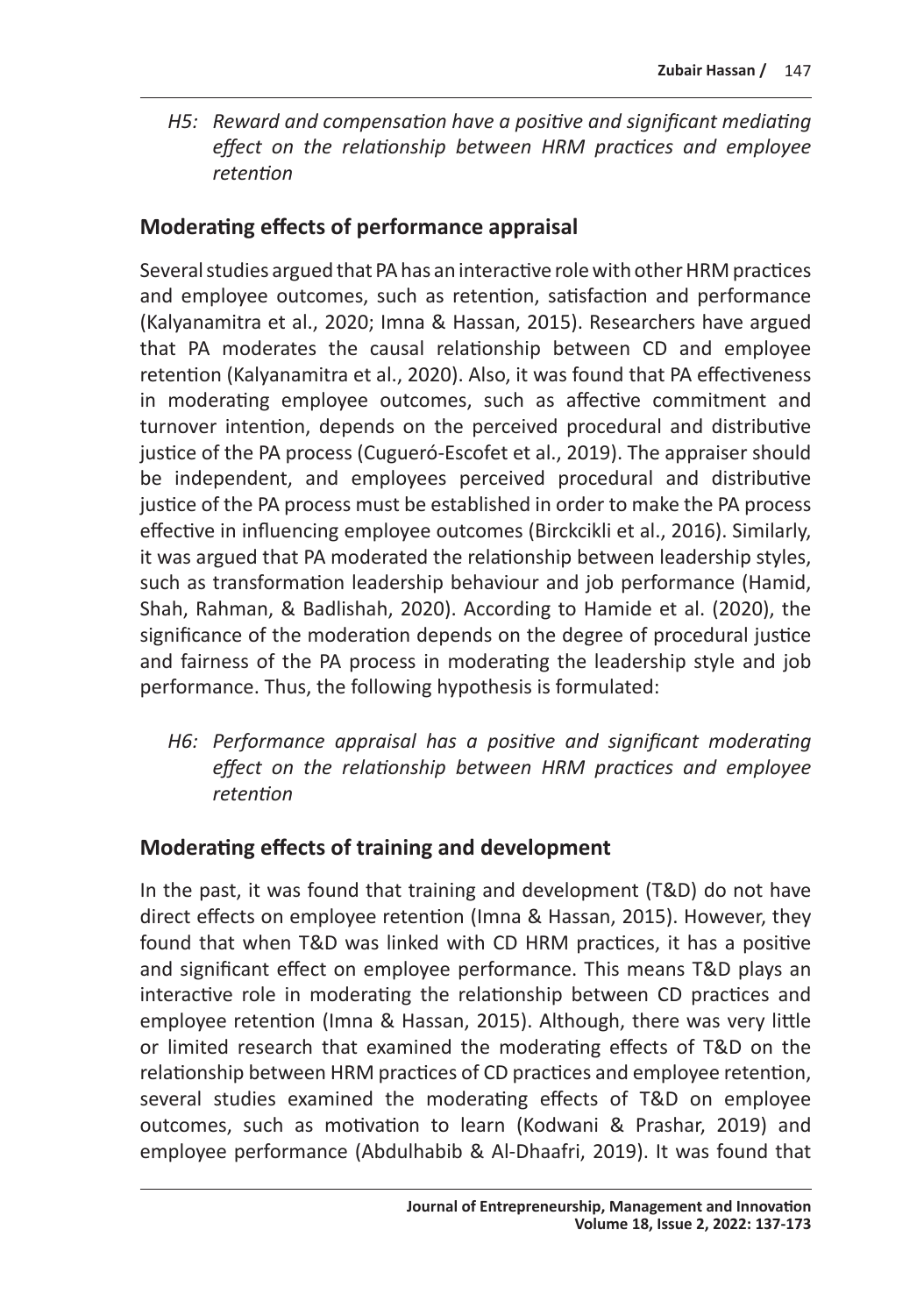a trainer's reaction towards training moderates the relationship between motivation to learn and training effectiveness (Kodwani & Prashar, 2019). Also, it was found that training has significant and positive moderating effects on employee performance among IT employees (Abdulhabib & Al-Dhaafri, 2019). Similarly, T&D had a positive and significant moderating effect on the relationship between foreign technology licencing and innovation (Nguyen-Van & Chang, 2020). Another study showed that T&D significantly moderated the relationship between talent management and job satisfaction (Aruldoss, Kowalski, Travis, & Parayitam, 2021). They also found that serviceoriented training moderated the relationship between talent management and organizational commitments (Aruldoss et al., 2020), such as employee turnover intention. Therefore, T&D are crucial in promoting employee career growth, reward and compensation, talent retention and enhancement to improve service quality provision to the customers to achieve organizational goals (Aleem & Bowra, 2020). Thus, the following hypothesis is proposed:

*H7: Training and development have a positive and significant moderating effect on the relationship between career development practices and employee retention*

### **METHODOLOGY**

# **Target population and sampling**

The target population was employees working in the retail sector mainly concentrated in the Capital City of Maldives. The questionnaire was distributed among the employees through email and other social and electronic media (Facebook, Messenger, WhatsApp, and Viber) with the help of their current employers' assistance. A total of 380 questionnaires were distributed among the target population. The samples size was determined based on the items in the research instrument. The respondents were selected using a proportionate random probability sampling technique. The questionnaire had 25 items, and therefore the responses from 250 employees working in retailers located in Male' and Hulhumale city of Maldives were expected. This study managed to collect data from 272 respondents (employees from all levels in the retail stores) from 20 retailers. Hovewer, 22 respondents were eliminated from the sample due to incomplete responses. A detailed profile of the respondents is presented in Table 1.

The demographic aspects of the respondents indicated that 57.3 percent of respondents were female, and 43.8 percent of respondents were male.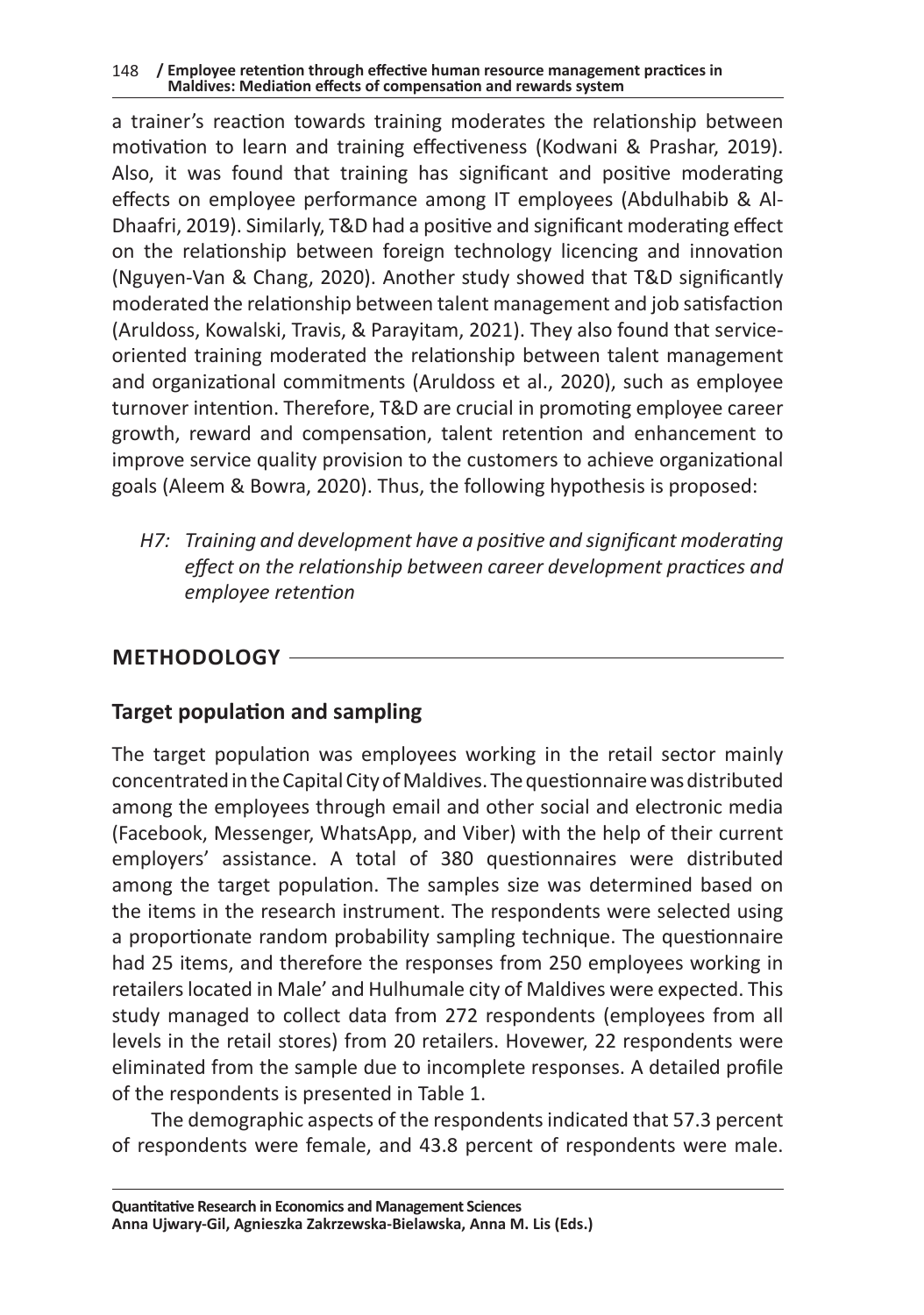This suggested that the perception of HRM practices that prevails could be influenced by the female responses. In terms of the age group of the respondents, 75.2 percent of respondents were below the age of 30 years. This indicated that the majority of the respondents who participated in the survey from the retail sector were young and dynamic employees.

|                       |                | Frequency | Percent | <b>Cumulative Percent</b> |
|-----------------------|----------------|-----------|---------|---------------------------|
| Gender                | Female         | 143       | 57.2    | 57.2                      |
|                       | Male           | 107       | 42.8    | 100.0                     |
|                       | Total          | 250       | 100.0   |                           |
| Age (years)           | $18 - 23$      | 103       | 41.2    | 41.2                      |
|                       | 24 - 29        | 85        | 34.0    | 75.2                      |
|                       | $30 - 35$      | 47        | 18.8    | 94.0                      |
|                       | $>35$          | 15        | 6.0     | 100.0                     |
|                       | Total          | 250       | 100.0   |                           |
| <b>Marital Status</b> | Divorce        | 13        | 5.2     | 5.2                       |
|                       | Married        | 107       | 42.8    | 48.0                      |
|                       | Single         | 130       | 52.0    | 100.0                     |
|                       | Total          | 250       | 100.0   |                           |
| Qualification         | O Level        | 107       | 42.8    | 42.8                      |
|                       | A Level        | 89        | 35.6    | 78.4                      |
|                       | Undergraduate  | 23        | 9.2     | 87.6                      |
|                       | Postgraduate   | 5         | 2.0     | 89.6                      |
|                       | Professional   | 26        | 10.4    | 100.0                     |
|                       | Total          | 250       | 100.0   |                           |
| <b>Tenure</b>         | $0 - 6$ months | 43        | 17.2    | 17.2                      |
|                       | 6-12 months    | 39        | 15.6    | 32.8                      |
|                       | $1 - 2$ years  | 54        | 21.6    | 54.4                      |
|                       | >2 year        | 114       | 45.6    | 100.0                     |
|                       | Total          | 250       | 100.0   |                           |
| Salary range (MRF)    | $4000 - 6000$  | 98        | 39.2    | 39.2                      |
|                       | 7000 - 8000    | 64        | 25.6    | 64.8                      |
|                       | 9000 - 11000   | 50        | 20.0    | 84.8                      |
|                       | >11,000        | 38        | 15.2    | 100.0                     |
|                       | Total          | 250       | 100.0   |                           |
| <b>Job Position</b>   | Junior         | 118       | 47.2    | 47.2                      |
|                       | Executive      | 24        | 9.6     | 56.8                      |
|                       | Senior         | 86        | 34.4    | 91.2                      |
|                       | Others         | 22        | 8.8     | 100.0                     |
|                       | Total          | 250       | 100.0   |                           |
| Department            | Admin          | 26        | 10.4    | 10.4                      |
|                       | Customer/Sales | 118       | 47.2    | 57.6                      |
|                       | Human Resource | 15        | 6.0     | 63.6                      |
|                       | Others         | 91        | 36.4    | 100.0                     |
|                       | Total          | 250       | 100.0   |                           |
| Source: SPSS Output.  |                |           |         |                           |

**Table 1**. Profile of respondents

**Journal of Entrepreneurship, Management and Innovation Volume 18, Issue 2, 2022: 137-173**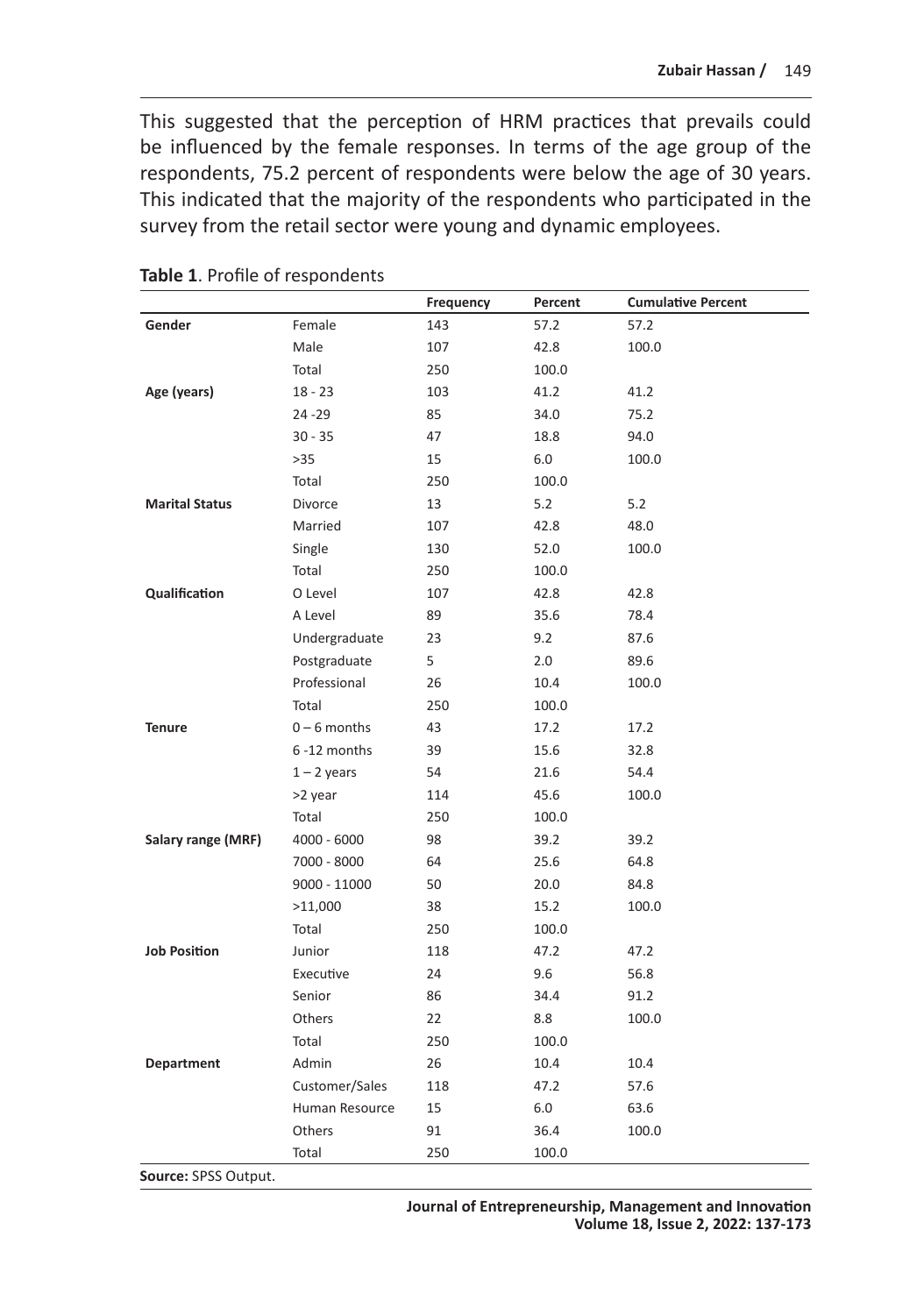#### 150 **/ Employee retention through effective human resource management practices in Maldives: Mediation effects of compensation and rewards system**

Generally the retention of employees is lower among the younger age groups (Pandey, Singh, & Pathak, 2021), particularly in the retail sector of Maldives. Since most of the employees participating in this survey are below 30 years, 52 percent of respondents are single. 78.4 percent of respondents attained G.C.E Ordinary Level or Advance Level certificates, which is aligned with the age group of the respondents as well as their marital status. Only 45.6 percent of respondents stayed in retail organizations for more than 2 years. This means 54.4 percent of respondents remained in the organization for less than 2 years. This retention of retail sector employees could be largely influenced by the salary range as 64.8 percent of respondents earned a salary that is below MVR 8000 (USD 519), which is a very low income compared to the current living standard of Male' City in Maldives. Furthermore, only 47.2 percent of respondents are in a junior position, justifying the age group as well as the salary range. The low salary suggested that most of the respondents are in the operational level. Moreover, only 47.2 percent of respondents are from the customer or sales department. This means the majority of the sample consists of respondents from the operational level of the organisation who are salespeople.

#### **Measures**

The survey instrument was adapted from Imna and Hassan (2015), which was confirmed with the validity and reliability tests. The instrument consists of 25 items, 20 items represent HRM practices, while 5 items represent employee retention, as shown in Table 2. Normality of the scale was measured using kurtosis and skewness. Hair et al. (2011) argued that data is normal if skewness is between negative  $(-)$  2 and positive  $(+)$  2. In the SEM analysis, kurtosis values less than 3.00 in magnitude may indicate that a variable is normally distributed (Westfall & Henning, 2013). The kurtosis values in the construct for each variable is less than 3 suggesting that data is normally distributed. Furthermore, the skewness values range between -2 to 2, suggesting that the variables are normally distributed. Table 2 shows the reliability of the scale. Correlation results suggest that there is no multi collinearity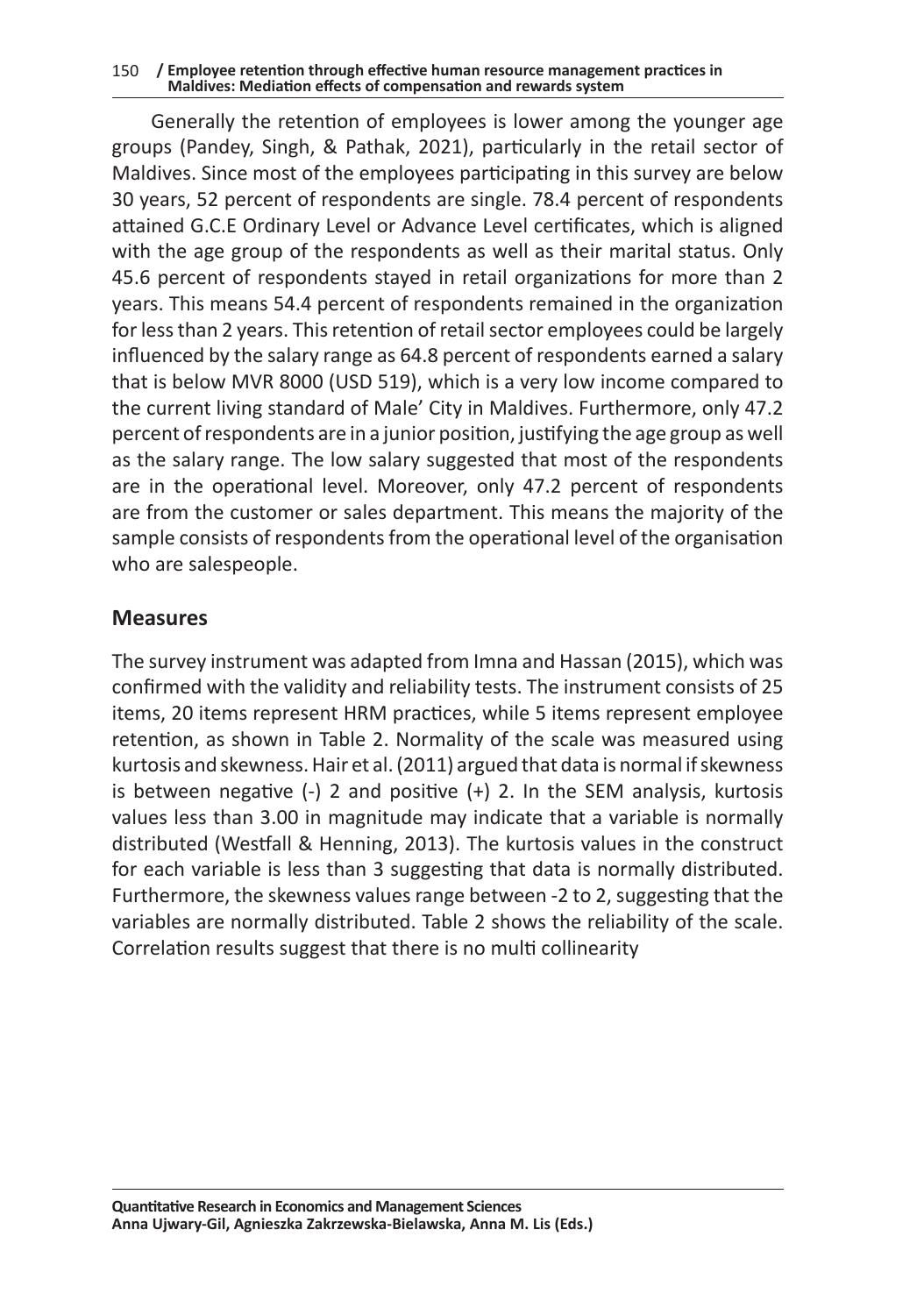| <b>Dimension</b>                   | <b>Variables/Factors</b>                                                                                                                                                               | Loading | Reliability | <b>AVE</b> |
|------------------------------------|----------------------------------------------------------------------------------------------------------------------------------------------------------------------------------------|---------|-------------|------------|
| Career<br>Development              | In my organization there is a clear structure of<br>succession planning                                                                                                                | 0.807   | 0.886       | 0.780      |
|                                    | In my organization there is a clear process<br>of identifying and planning of the workforce<br>development to retain key talents (employees)                                           | 0.766   |             |            |
|                                    | In my organization leadership development<br>programs are conducted to prepare employee for<br>responsibilities                                                                        | 0.765   |             |            |
|                                    | In my organization there are structured career<br>development plans for employees                                                                                                      | 0.806   |             |            |
|                                    | In my organization there is a self-assessment<br>process practiced that helps to choose the<br>appropriate career                                                                      | 0.756   |             |            |
| <b>Training and</b><br>Development | In my organization during working hours training<br>programs are conducted regularly                                                                                                   | 0.659   | 0.767       | 0.635      |
|                                    | In my organization employees are given time-off<br>from their job to attend training programs that are<br>conducted out-side of the organization                                       | 0.596   |             |            |
|                                    | In my organization there is a routine to transfer<br>employees from one job to another in different<br>departments to develop skills and experience.                                   | 0.678   |             |            |
|                                    | In my organization a senior employee, manager or<br>supervisor is assigned to help, support and guide<br>when a new employee joins to work.                                            | 0.505   |             |            |
|                                    | In my organization there is a structured employee<br>development program, such as long-term training<br>and scholarships offerings to develop the skills and<br>knowledge of employees | 0.737   |             |            |
| Performance<br><b>Appraisal</b>    | In my organization feedback is provided to<br>employees on what is expected from the duties<br>assigned                                                                                | 0.786   | 0.855       | 0.739      |
|                                    | In my organization there is a clear structure of<br>two-way communication between employees and<br>managers regarding the employee performance                                         | 0.824   |             |            |
|                                    | In my organization employees and managers<br>are directly involved in setting targets and goals,<br>and the agreed targets will be then clearly<br>communicated to employees           | 0.597   |             |            |
|                                    | In my organization every year there is<br>a performance evaluation of the employees and<br>managers to assess we have achieved the agreed<br>targets                                   | 0.752   |             |            |
|                                    | In my organization there is a periodic review<br>and evaluation of employees and managers<br>performance every year or 2 years                                                         | 0.736   |             |            |

#### **Table 2.** Reliability and validity of items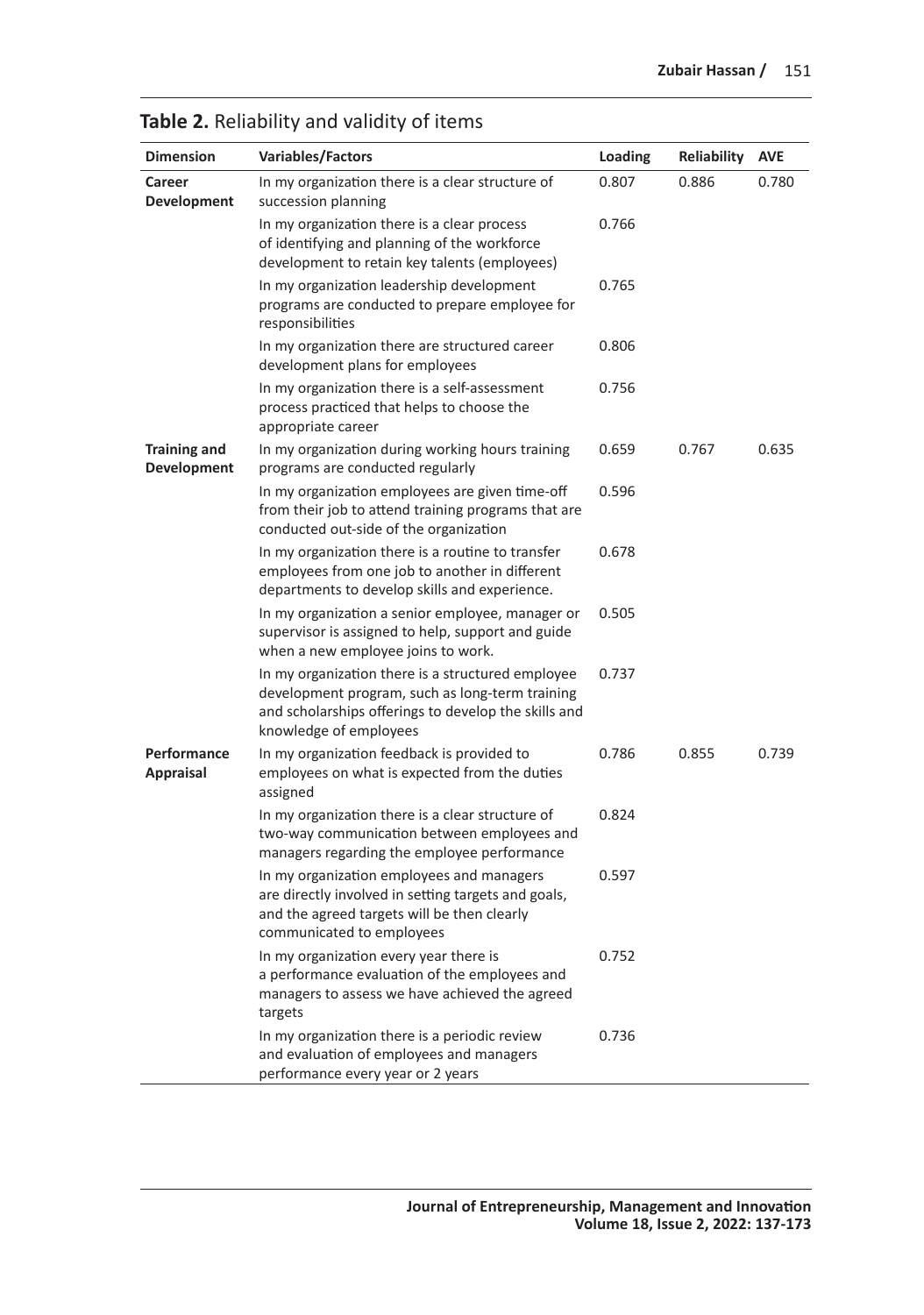| 152 / Employee retention through effective human resource management practices in |
|-----------------------------------------------------------------------------------|
| Maldives: Mediation effects of compensation and rewards system                    |

| <b>Dimension</b>                  | <b>Variables/Factors</b>                                                                                                                                                         | Loading | Reliability | <b>AVE</b> |
|-----------------------------------|----------------------------------------------------------------------------------------------------------------------------------------------------------------------------------|---------|-------------|------------|
| <b>Reward and</b><br>Compensation | In my organization financial (monetary) rewards<br>are given for good performance                                                                                                | 0.694   | 0.883       | 0.683      |
|                                   | In my organization employees who excel in their<br>tasks are recognized (giving awards such as<br>employee of the month or year) by celebrating the<br>achievement of employees. | 0.707   |             |            |
|                                   | In my organization employees are given paid<br>leave and paid organizational trips and other non-<br>financial benefits                                                          | 0.619   |             |            |
|                                   | In my organization pay rises, bonuses and other<br>financial rewards are offered to employees based<br>on their performance and length of service                                | 0.724   |             |            |
|                                   | In my organization employees are given meaningful 0.669<br>tasks along with the freedom to make their own<br>decisions in relations to the job the employee<br>performs          |         |             |            |
| <b>Employee</b><br>Retention      | I am very satisfied with my organization and intend<br>to stay with the organization                                                                                             | 0.880   | 0.931       | 0.854      |
|                                   | I am very happy and comfortable with my<br>organization                                                                                                                          | 0.829   |             |            |
|                                   | I have no intension to leave the organization soon                                                                                                                               | 0.857   |             |            |
|                                   | I will not leave this organization                                                                                                                                               | 0.863   |             |            |
|                                   | I am very committed to this organization and<br>I think I will never leave this organization                                                                                     | 0.843   |             |            |

**Source:** Adapted from Imna and Hassan (2015).

#### **Reliability and validity of research instrument**

In terms of a test for reliability, Cronbach's Alpha values exceeded 0.7, suggesting high internal consistency between the variables. This means all the items meet the expected reliability requirements, and thus all the items were retained.

In terms of convergent validity (Table 2), Average Variance Extracted (AVE) and Confirmatory Factor Analysis (CFA) factor loadings are used to test the convergent validity. Factors loading on each item are more than 0.5, suggesting that all the items of the research instrument are convergent valid. Also, in terms of AVE of each HRM practice and employee retention in the instrument is above 0.5, suggesting that it is convergent valid.

In terms of discriminant validity (Table 3), as Hair et al. (2011) suggested, the acceptable squared correlations value should be less than 1.00. Also, the squared correlations are lower than the AVE values, suggesting that there is sufficient discriminant validity (Hair et al., 2011). Alternatively, discriminate validity can be established by using Average Variance Extracted (AVE), Maximum Shared Variance (MSV), and Average Shared Variance (ASV). In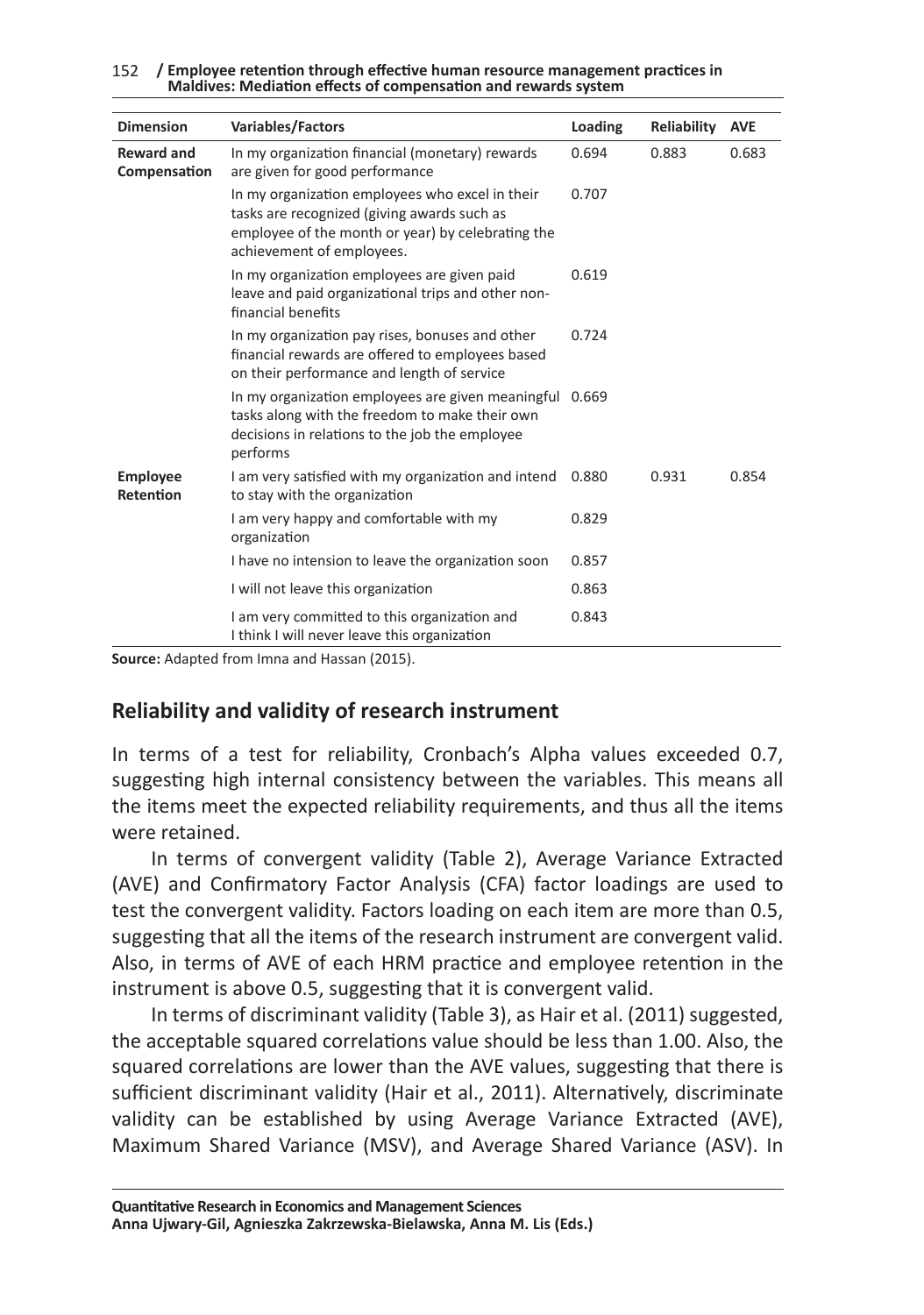terms of MSV, the values are higher than the AVE values of CD, R&C, and T&D. Therefore, the construct has moderate discriminant validity in terms of MSV. However, in terms of ASV, most of the AVE values in the construct are higher than the ASV value (CD= 0.641<0.780, T&D=0.675>0.635, PA=0.593<0.739, R&C=0.634<0.683, ER=0.475<0.854). This suggests that the construct has high discriminant validity.

|                                                   | <b>Correlation</b> |           |                |           |       |  |
|---------------------------------------------------|--------------------|-----------|----------------|-----------|-------|--|
|                                                   | T&D                | <b>CD</b> | <b>R&amp;C</b> | <b>PA</b> | ER    |  |
| <b>Training and Development</b>                   | -1                 | 0.857     | 0.689          | 0.666     | 0.489 |  |
| <b>Career Development</b>                         | 0.925              | 1         | 0.593          | 0.654     | 0.458 |  |
| <b>Reward and Compensation</b>                    | 0.830              | 0.770     | 1              | 0.677     | 0.578 |  |
| <b>Performance Appraisal</b>                      | 0.816              | 0.809     | 0.823          | 1         | 0.373 |  |
| <b>Employee Retention</b>                         | 0.699              | 0.677     | 0.760          | 0.611     | 1     |  |
| The squared correlation is above the diagonal (1) |                    |           |                |           |       |  |

#### **Table 3.** Discriminate Validity

**Source:** AMOS Output.

As per Table 3, the correlations coefficient between performance appraisal and training and development (r=0.816), career and development (r=0.809), and reward and compensation (r= 0.823) suggest that there could be a high chance of multicollinearity. Similarly, training and development have a high correlation coefficient with career and development (r=0.925) and reward and compensation (r=0.830). However, the correlation coefficient between independent variables (HRM practices) and the dependent variable (employee retention) are moderate or moderately low. Also, the collinearity statistics in terms of VIF are (CD=2.954; TD=2.822; PA= 2.612; RC=2.295) while in terms of tolerance are (CD=0.338; TD=0.354; PA=0.383 and RC=0.436). Since none of the tolerance value is less than or equal to 0.01, as well as the VIF values are below 10, this suggests that all the predictors assessing independent variables in this study, such as CD, TD, PA and RC, do not reach levels of multicollinearity (Ahmad, 2021). This means there is no multicollinearity existing among the independent variables or predictors. As confirmed by Kock (2015), if all the VIF resulting from a collinearity diagnose test are equal or less than 3.3 this suggests that the causal model is free from common method bias (CMB).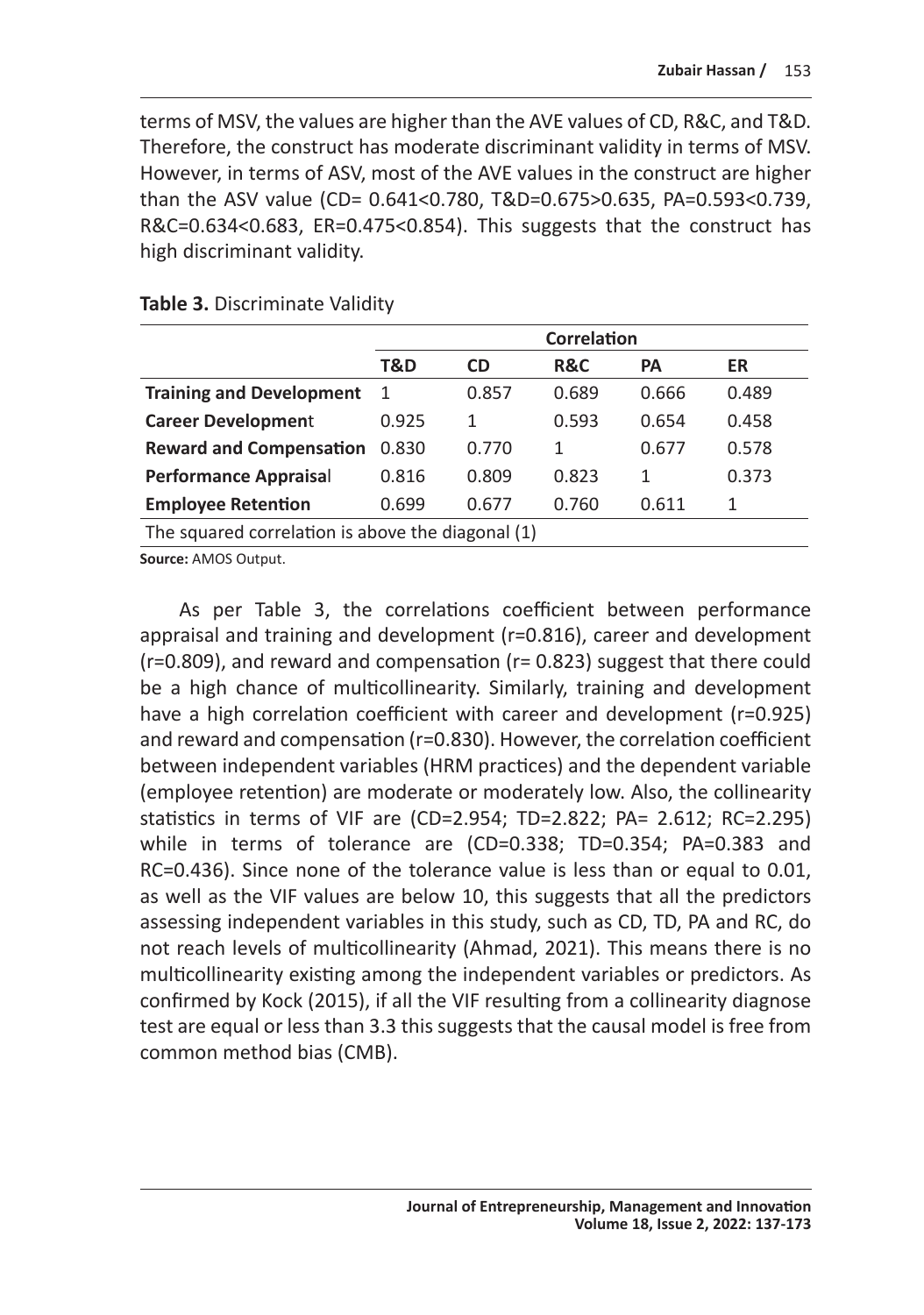#### **Analysis techniques**

In this research, validity was examined using convergent and discriminate validity using Confirmatory Factor Analysis via AMOS22. Reliability and normality of the scale were examined using Cronbach Alpha values via SPSS. Similarly, a normality test was carried out using skewness and kurtosis via descriptive statistical analysis. The hypothesis or casual effect of the four HRM practices was tested to examine its effect on employee retention using structural equation modeling (SEM) via AMOS. The mediating effect and moderating effect were also tested using SEM via AMOS through bootstrapping techniques.

**RESULTS**

# **Confirmatory factor analysis**

The CFA model is (Figure 1) considered to be a good fit as it meets all the expected model fitness indices. The normed chi-square is 2.312, which, as it is below 3.0, means it meets the model fitness indices (Kline, 2016). The RMSEA value is 0.073, which is lower than the threshold of 0.08, suggesting that the model is a good fit (Hu & Bentler, 1999). The CFI scored 0.911, which is more than 0.9 and means the model fitness is achieved (Hair et al., 2011). Also, all the factors loading are above 0.5, suggesting that the model meets all the model fitness indices.



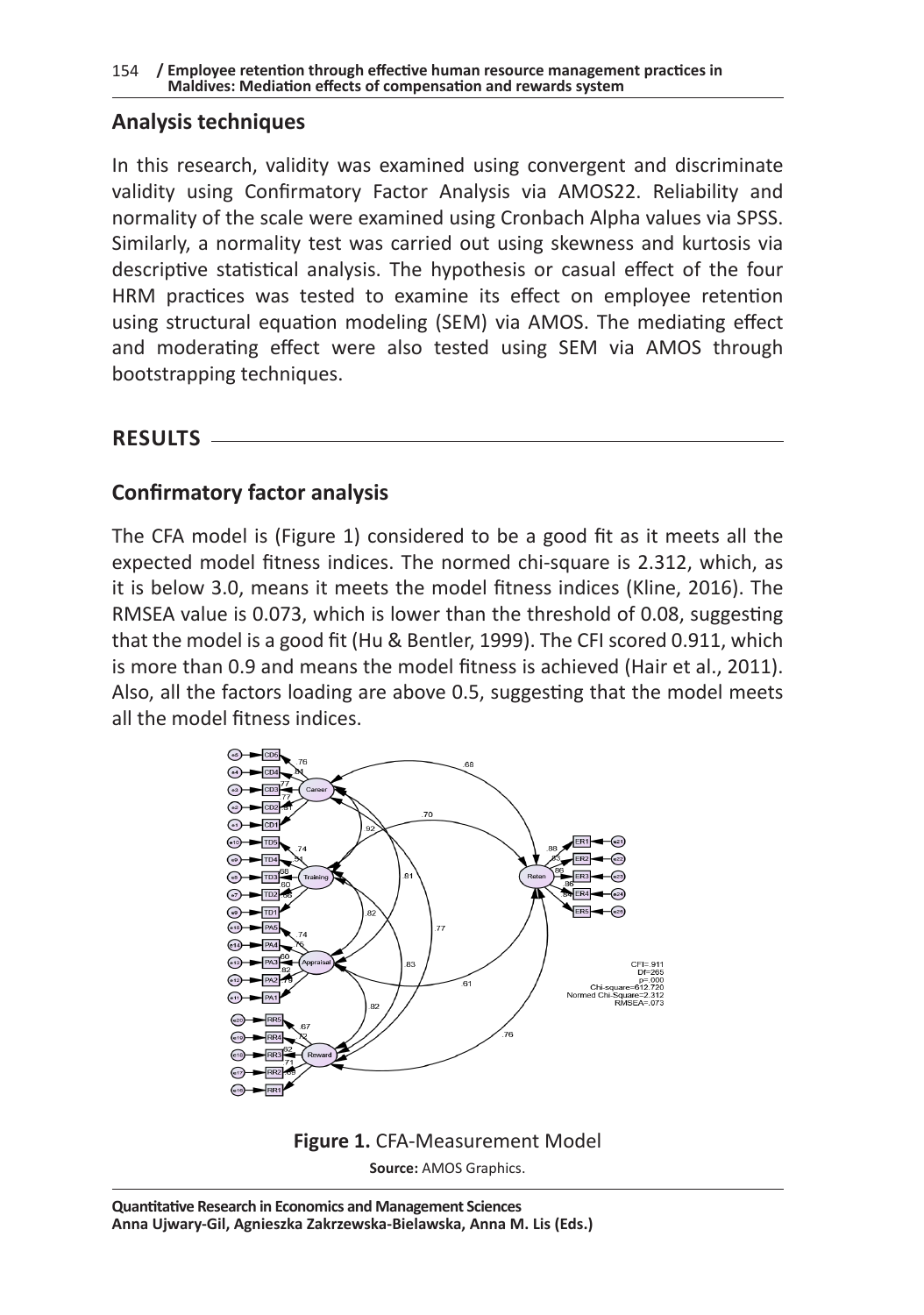### **Structural equation model**

The structural equation model (SEM) per Figure 1 was formulated to test the hypotheses. The validity of the structural model was used to examine it in various ways. First, it was examined through the indices, such as normed chi-square, chi-square, CFI, and RMSEA (Hair et al., 2011). Chi-square was significant with p=0.000 (chi-square is 612.720, df=265). The CFI scored 0.911, which is higher than the recommended threshold value of 0.9 (Hair et al., 2011), RMSEA is 0.073, which is less than the threshold value of 0.08, Normed chi-square is 2.312, which is less than 3. Since the model meets all the fit indices, the overall SEM is a good fit model to analyze the causal effect of HRM practices on employee retention.

The SEM analysis shows that only R&C has a significant and positive effect on employee retention (coefficient=0.677, p=0.000). Since the p-value is less than 0.05, R&C is considered to be significant, and it has a positive standardized coefficient value of 0.677. This means that a 1 (one) unit increase in R&C will cause to increase ER by 0.677 units. However, the rest of the HRM practices, such as CD, T&D and PA, have no significant effect on ER as the p-value exceeds 0.05.

# **Mediating effect of reward and compensation**

When adding the mediator and analyzing the mediating effect of R&C on the relationship between the rest of the HRM practices and employee retention (ER), it was found that T&D and PA have a positive and significant effect on R&C with a standardized coefficient of 0.594 (p=0.035), and 0.460 (p=0.000) respectively.

This means that an increase of 1 (one) unit of T&D will cause to increase 0.594 unit of R&C, while an increase in 1 (one) unit of CD will cause to increase R&C by 0.460. The study did not find any significant effect of CD on R&C. This means that by enhancing CD opportunities available in the workplace it may not directly improve the R&C received by the employees. Also, employees may not perceive or expect that they might experience any significant improvement in R&C through career growth or CD (see Figure 2).

In terms of mediating effects, the result shows that T&D and PA have a significant and positive indirect effect on ER. T&D has a positive and significant indirect effect with a standardized coefficient of 0.402 (p=0.035), while PA has a positive and significant indirect effect with a standardized coefficient of 0.312 (p=0.036) on ER, respectively. This means that a 1 (one) unit increase in T&D will cause to increase 0.594 unit of R&C and to increase 0.402 (0.594 x 0.677, p=0.035) units of ER.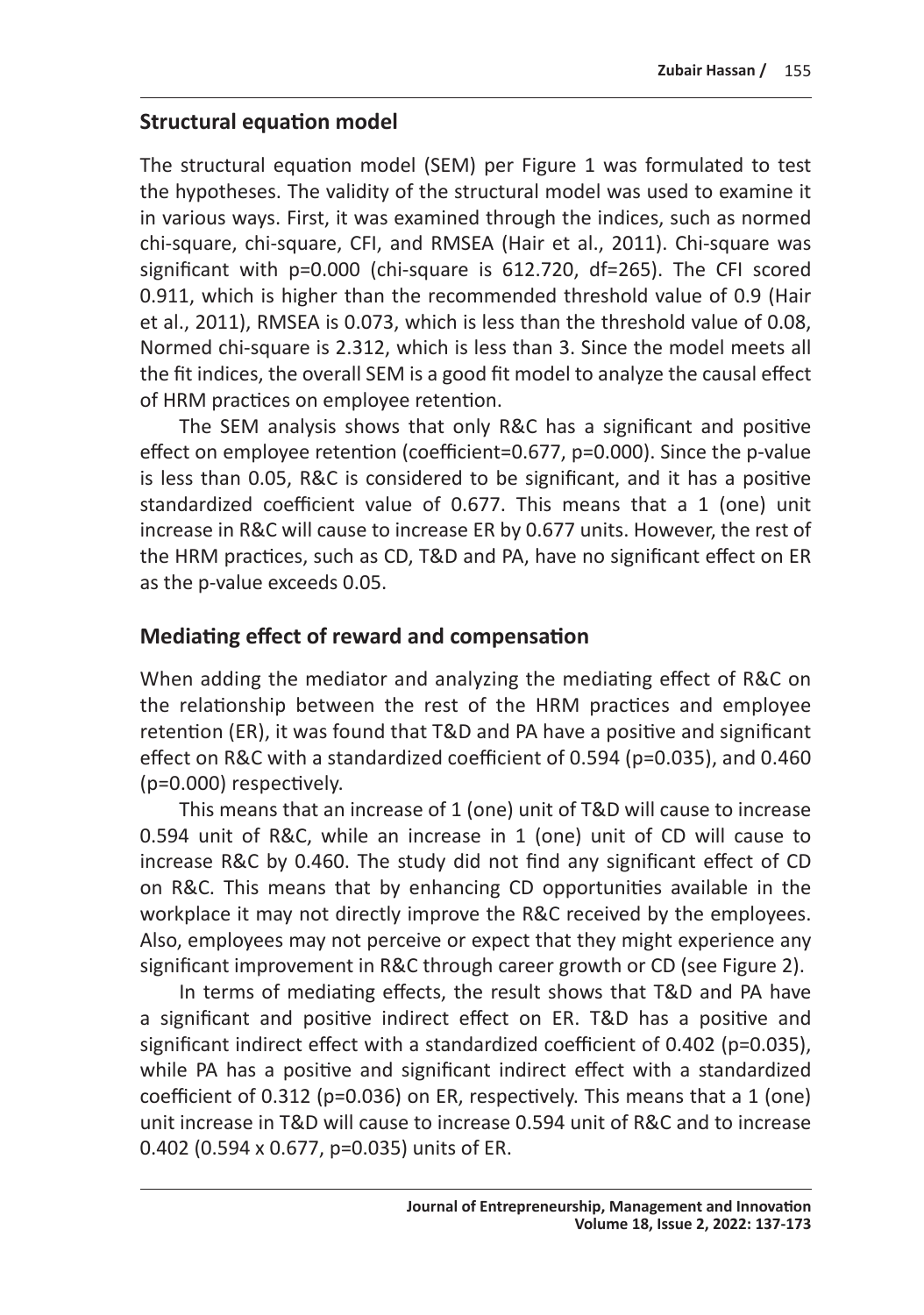



**Figure 2.** Direct and indirect effect of HRM practices on ER **Source:** AMOS Graphics.

Furthermore, a 1 (one) unit increase in PA will increase 0.460 units of R&C, which in turn will increase ER by 0.312 units  $(0.460 \times 0.677, p=0.036)$ . This means R&C has a positive and significant mediating effect on the relationship between T&D and ER and, moreover, mediates the relationship between PA and ER. The current study did not find any mediating effect of R&C on the relationship between HRM practices and CD and ER (see Tables 4 and 5).

|                             | Standardized Estimate S.E. C.R. P |                            |          | <b>Hypothesis</b> |
|-----------------------------|-----------------------------------|----------------------------|----------|-------------------|
| $ER \leftarrow CD$          | 0.284                             | $0.265$ $1.162$ $0.245$ H3 |          |                   |
| $ER \leftarrow$ T&D         | -0.053                            | 0.396  0.177  0.860  H2    |          |                   |
| $ER \leftarrow$ PA $-0.218$ |                                   | $0.155 - 1.581 0.114 H4$   |          |                   |
| $ER \leftarrow$ R&C         | 0.677                             | 0.178 4.028                | 0.000 H1 |                   |

|  |  |  |  | Table 4. Direct effect of HRM practices on ER |  |
|--|--|--|--|-----------------------------------------------|--|
|--|--|--|--|-----------------------------------------------|--|

**Source:** AMOS Output.

**Quantitative Research in Economics and Management Sciences Anna Ujwary-Gil, Agnieszka Zakrzewska-Bielawska, Anna M. Lis (Eds.)**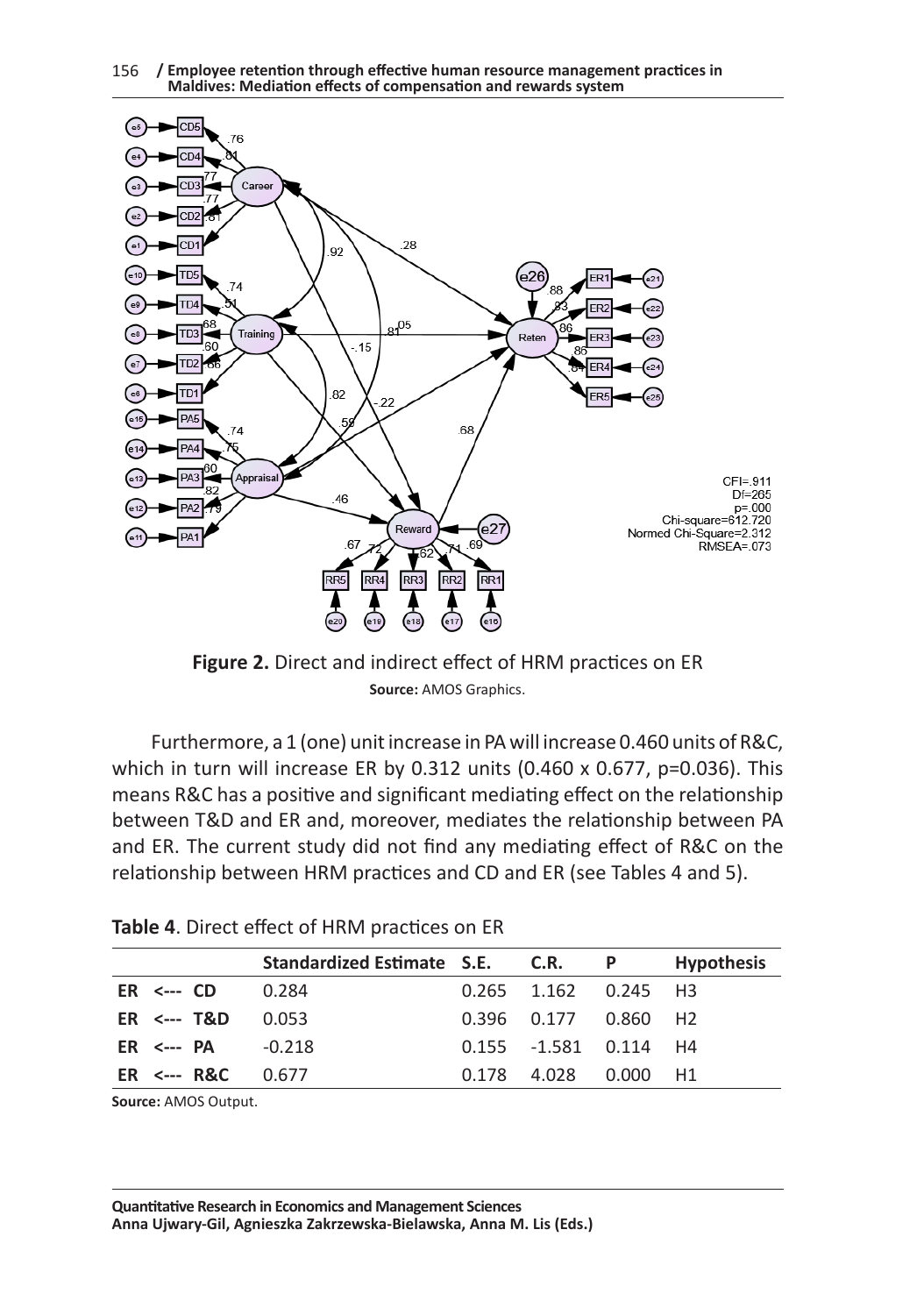|                        |                 |                         | Standardized Coefficient S.E. C.R. |           |                       | P                    | <b>Hypothesis</b> |
|------------------------|-----------------|-------------------------|------------------------------------|-----------|-----------------------|----------------------|-------------------|
| <b>R&amp;C</b> <--- CD |                 |                         | $-0.152$                           | 0.259     | -0.600 0.548 H5a      |                      |                   |
|                        |                 | <b>R&amp;C</b> <--- T&D | 0.594                              |           | 0.355 2.106           | 0.035 H5b            |                   |
| $RRC \leftarrow -PAC$  |                 |                         | 0.460                              | 0.129     | 3.785                 | $0.000$ H5c          |                   |
| ER.                    | $\leftarrow$ CD |                         | 0.284                              |           | 0.265 1.162           | 0.245 H3             |                   |
| ER                     |                 | <--- T&D                | 0.053                              |           | 0.396 0.177           | 0.860 H <sub>2</sub> |                   |
| ER                     | <--- PA         |                         | $-0.218$                           |           | 0.155 -1.581 0.114 H4 |                      |                   |
| ER.                    |                 | <--- R&C                | 0.677                              |           | 0.178 4.028           | $0.000$ H1           |                   |
| ER                     |                 | <-- R&C<--T&D           | 0.402                              | $0.786 -$ |                       | 0.035 H5b2           |                   |
| ER                     | <--             | R&C<--PA                | 0.312                              | $0.218 -$ |                       | 0.036 H5c2           |                   |
| ER                     | <-- -           | <b>R&amp;C&lt;--CD</b>  | $-0.103$                           | $0.527 -$ |                       | 0.638 H5a2           |                   |

**Table 5.** Direct and indirect effect of HRM practices on ER

**Source:** AMOS Output

#### **Moderating effects of PA and T&D**

To analyse the moderating effect, there are two principal rules. First, the independent variable, moderating variable and interactive variable must be significant in relation to the dependent variable. Second, at least the moderation variable and interactive variable must have a significant effect on the dependent variable.

The current study has analyzed PA and T&D as moderators and found that neither PA nor T&D have any moderating effect on the relationship between HRM practices and employee retention. Despite that, the interactive variable (R&C\_PA) has a significant effect on the relationship between R&C and ER, while PA does not have any significant effect on ER. Therefore, the Hypothesis (H6) is rejected. Similarly, it was found that there was no moderating effect of T&D on the relationship between CD and ER. Therefore, H7 was rejected as well.

#### **DISCUSSION**

In general, high employee turnover in various sectors is a major issue that most organizations have been facing over the years, and this is true for Maldives. During the COVID-19 pandemic, 5% of retail sector employees have been directly affected in terms of lay-off or salaries. Many attempts were made by the organizations and government of Maldives to improve the employee retention rate, despite the increasing job hoppers around the country, particularly in the retail sector. Based on this, our research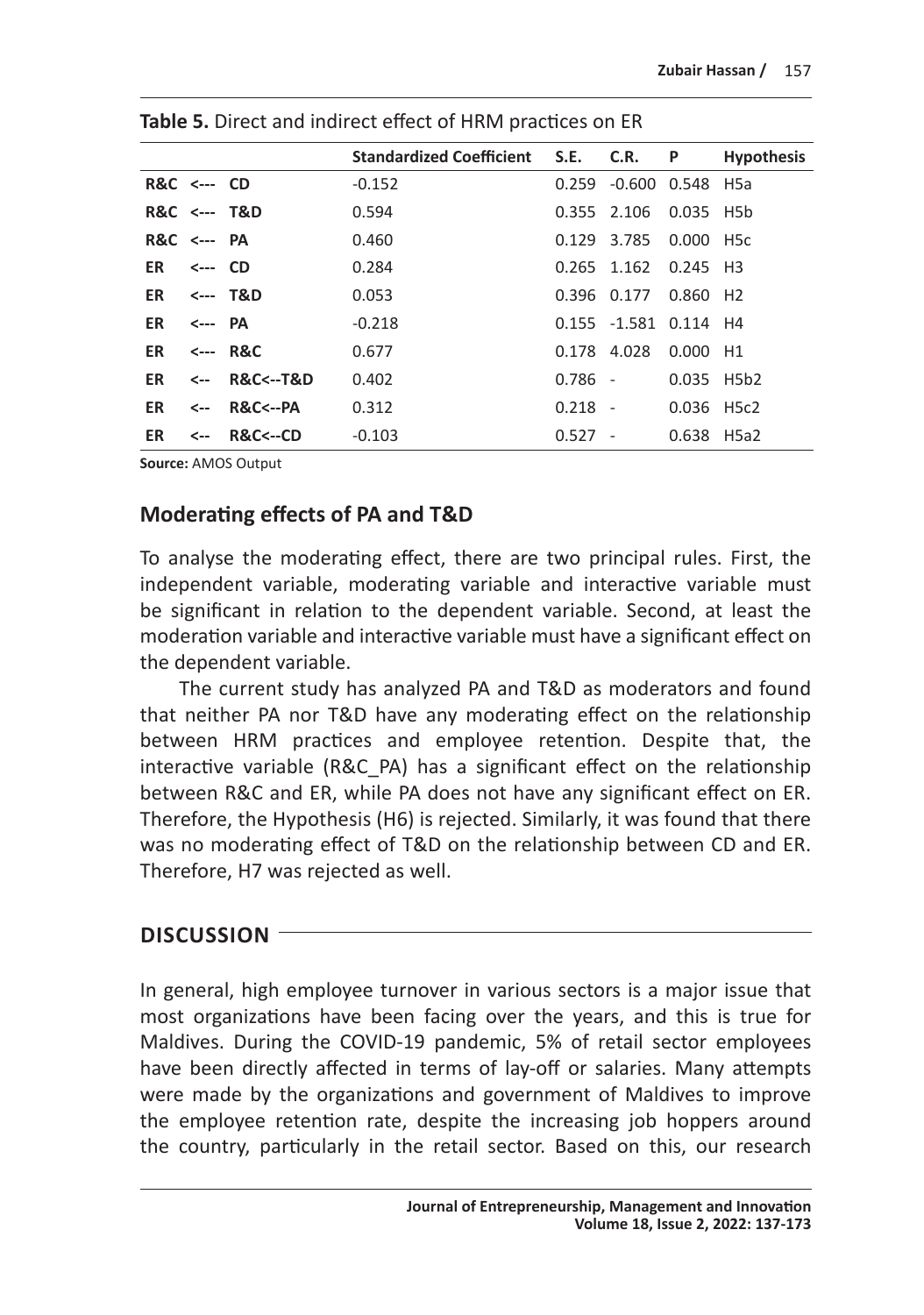#### 158 **/ Employee retention through effective human resource management practices in Maldives: Mediation effects of compensation and rewards system**

attempted to find the effect of perceived positive HRM practices on employee retention. It was found that only reward and compensation practices have a positive and significant effect on employee retention. This means that when retailers enhance the reward and compensation practices by ensuring the transparency, procedural and distributive justice associated with the reward and compensation, it causes to increase the employee retention rate. Our findings are very similar to many past studies, such as Imna and Hassan (2015), Verma (2017) and Aleem and Bowra (2020). This means that if the organization wishes to ensure that R&C practices enhance employee retention, then it is crucial for the management to take measures to strengthen the perceived fairness of R&C practices among the employees. This will cause R&C to improve retention by enhancing distributive justice of R&C practices (Hanai & Pallangyo, 2020; Khalid & Nawab 2018). Also, R&C are key essential elements of HRM practices that directly and indirectly influence employee intention to look for new jobs or to stay in the organisation. If the organization's R&C practices are more fair and equivalent or create more economic benefits, employees tend to stay longer in the organization by enhancing employee retention (Kalyanamitra, Saengchai & Jermsittiparsert, 2020; Malik, Baig & Manzoor, 2020; Hanai & Pallangyo, 2020). Therefore, the H1 is supported (Table 6).

|                        |         |                             | <b>Standardied Coefficient</b> | P     | <b>Hypothesis</b> | <b>Acceptance and</b><br><b>Rejection of</b><br><b>Hypothesis</b> |
|------------------------|---------|-----------------------------|--------------------------------|-------|-------------------|-------------------------------------------------------------------|
| <b>R&amp;C</b> <--- CD |         |                             | $-0.152$                       | 0.548 | H <sub>5</sub> a  | Rejected                                                          |
|                        |         | <b>R&amp;C</b> <--- T&D     | 0.594                          | 0.035 | H <sub>5</sub> b  | Accepted                                                          |
| <b>R&amp;C</b>         | <--- PA |                             | 0.460                          | 0.000 | H <sub>5</sub> c  | Accepted                                                          |
| ER                     | <--- CD |                             | 0.284                          | 0.245 | H <sub>3</sub>    | Rejected                                                          |
| ER                     |         | <--- T&D                    | 0.053                          | 0.860 | H <sub>2</sub>    | Rejected                                                          |
| ER                     | <--- PA |                             | $-0.218$                       | 0.114 | H4                | Rejected                                                          |
| ER                     |         | $<--$ R&C                   | 0.677                          | 0.000 | H1                | Accepted                                                          |
| ER                     | <--     | <b>R&amp;C&lt;--T&amp;D</b> | 0.402                          | 0.035 | H5b2              | Accepted                                                          |
| ER                     | <--     | <b>R&amp;C&lt;--PA</b>      | 0.312                          | 0.036 | H5c2              | Accepted                                                          |
| ER                     | <--     | <b>R&amp;C&lt;--CD</b>      | $-0.103$                       | 0.638 | H5a2              | Rejected                                                          |

#### **Table 6.** Acceptance and rejection of hypotheses

In terms of CD, T&D, and PA practices, they were found to have no significant effect on employee retention. Therefore H2, H3, and H4 are rejected. Our findings contradict the majority of similar past studies. Especially in terms of T&D, most of the past studies confirmed that by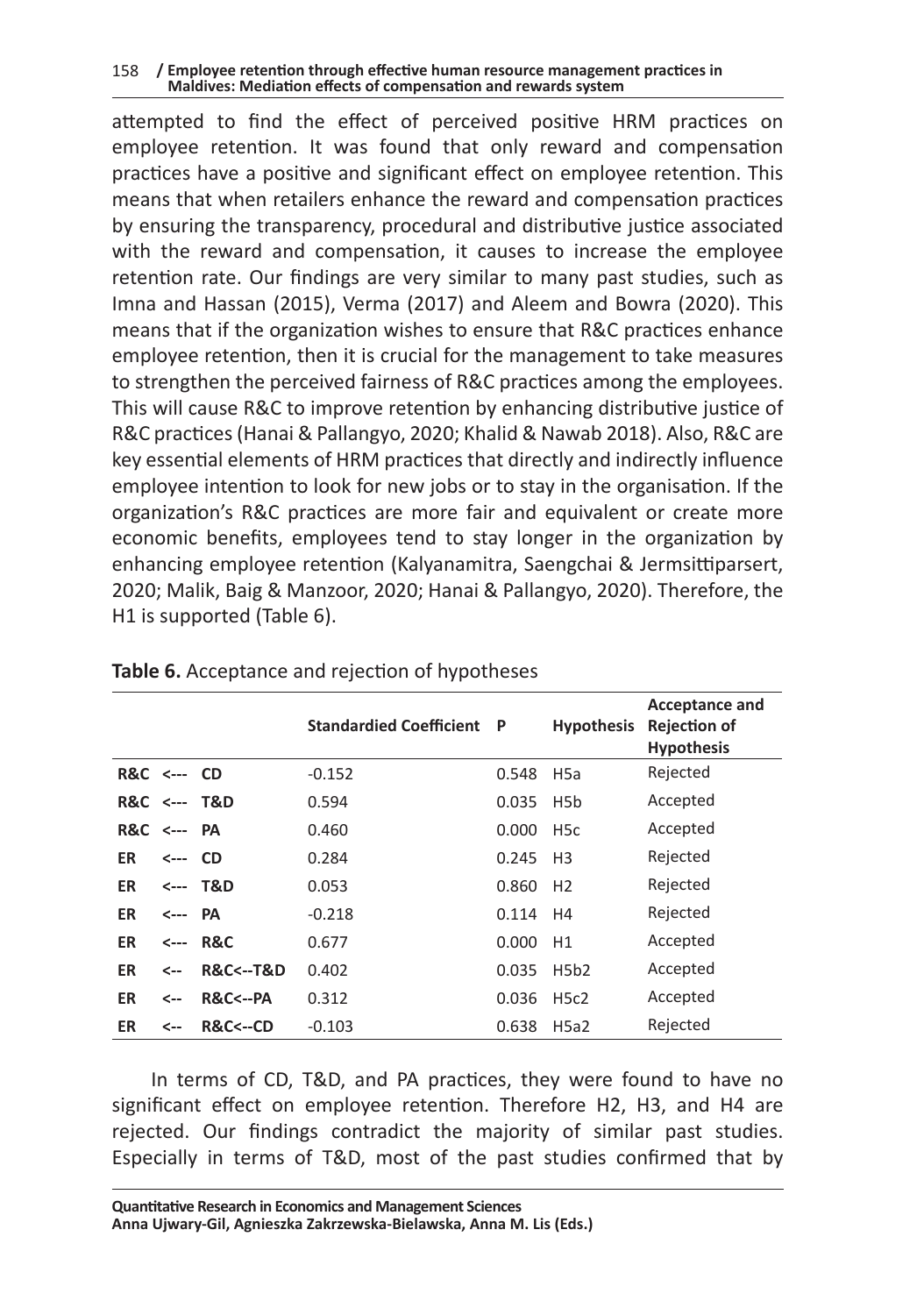providing effective training that would allow employees to gain skills and competences, and enable employees to improve performance and open doors for growth causes to increase employee retention (Akther, & Tariq, 2020; Sari & Dewi, 2020). Therefore, T&D practices were used as strategies to reduce the intention to leave (Aburumman et al., 2020; Santhanam et al., 2017; Nabi et al., 2017). Similarly, the findings of many past studies were similar to our results, indicating that T&D does not have any significant effect on employee retention (Santhanam et al., 2017; Imna & Hassan, 2015) or employee retention is not significant (Murtiningsih, 2020; Wijesiri et al., 2019; Jehanzeb et al., 2017; Ozolina-Ozola, 2014). Thus, H2 could not be supported.

Similarly, the current study did not find any significant effect of career development (CD) on employee retention. Our finding is similar to many past studies, such as Sari and Dewi (2020) and Jehanzeb et al. (2017). However, our finding is contradictory to Imna and Hassan (2015), who found that employees perceived career development practices had a significant and positive effect on employee retention. Similarly, most of the research shows that enhancing CD opportunities causes to increase employee retention (Ramadhani et al., 2020; Sari & Dewi, 2020). There are many possible reasons that the current study did not find any significant effect of CD on employee retention (ER) in Maldives, one being that, due to the small society, most of the workers in various sectors are strongly connected. As a result the free flow of information about potential jobs are highly demanded in terms of better opportunities, position and rewards that encourage the existing employee leave their current job to join competitors. In the case of Maldives, the CD opportunities should be better than the competitors in order to retain talented employees; otherwise, the employee might leave the company earlier than expected (Burnetten et al., 2020; Ramadhani et al., 2020; Nelissen et al., 2017). Therefore, H4 could not be supported.

In terms of performance appraisal, the current study did not find any significant effect on employee retention (ER). Our finding is similar to past research such as Imna and Hassan (2015), where they found that PA has no significant effect on employee retention. Also, studies done by Kalyanamitra et al. (2020) found no significant effect of PA on ER. However, our finding is contradictory to some studies, such as Aleem and Bowra (2020), Jeffrey and Prasetya (2019), and Malik et al. (2020), who found that PA has a positive and significant effect on employee retention. It is not surprising that our result failed to establish the connection between PA and ER, as there is a lack of awareness about PA, especially in the private sector such as retail organizations in Maldives. PA is done very unofficially in Maldives. Despite many efforts made by the government and others, the practice of PA is very limited in the retail sector as well as in the whole country. It is argued that the PA framework in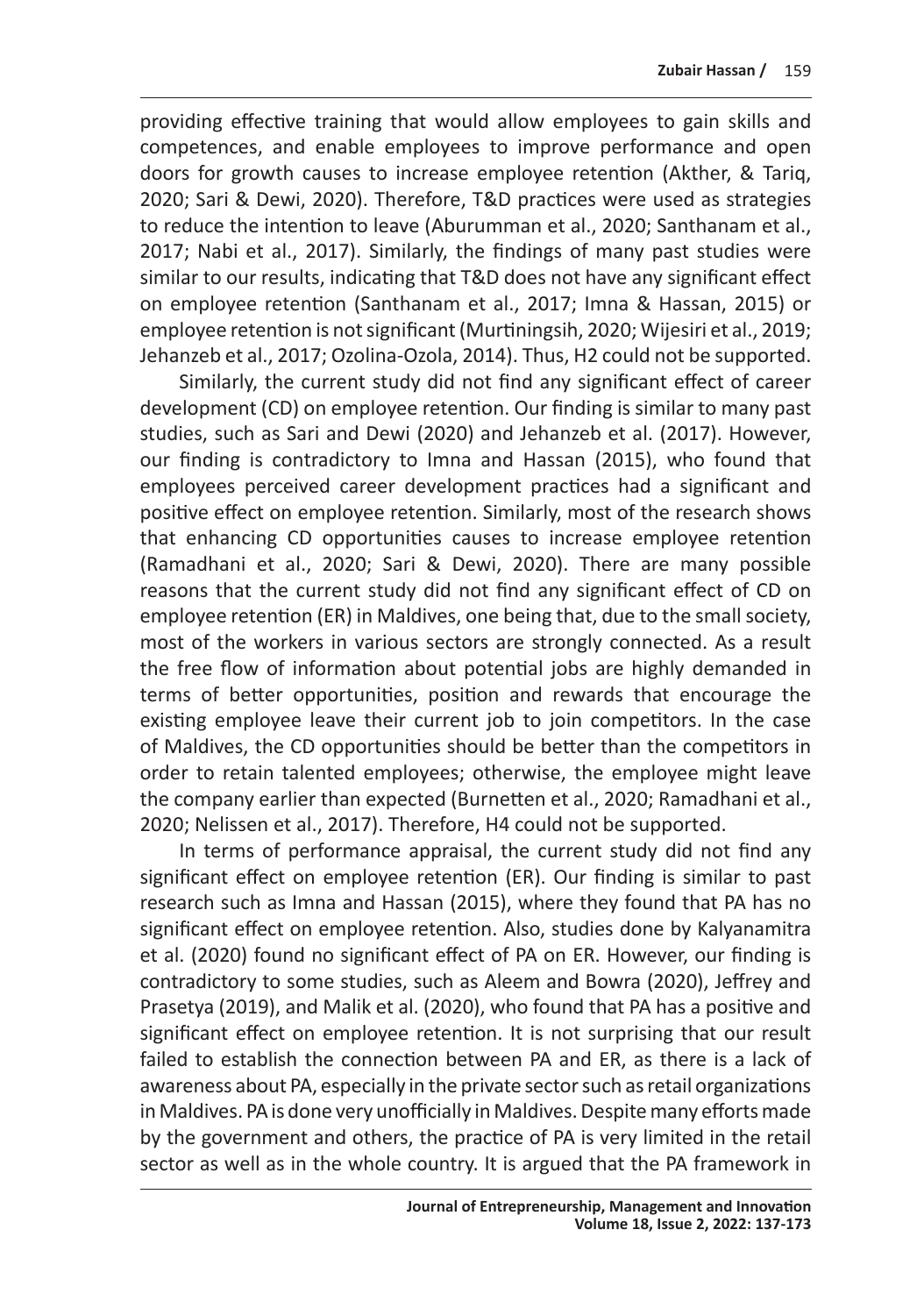Maldives needs to be more flexible in differentiating between high performers and low performers to instill an improvement in an employee who is slack in performance (Asim, 2001). Therefore, H4 could not be supported.

In terms of the mediating effect of reward and compensation (R&C) on the relationship between the rest of the HRM practices (PA, T&D, CD) and employee retention (ER), it was found that only R&C mediates the relationship between T&D and ER, and the relationship between PA and ER. The current study did not find any significant mediating effect of R&C on the relationship between CD and ER. Our finding is similar to previous studies done in Maldives, such as Imna and Hassan (2015), who found PA has an indirect effect on employee retention. Furthermore, studies done by Kalyanamitra et al. (2020) and Imna and Hassan (2015) found that when PA is linked with R&C, it causes to increases ER. The current study did not find the HRM practices such as PA, T&D and CD has any direct significant effects on employee retention. Therefore, the current study concluded that only R&C has a partial mediating effect on the relationship between HRM practices and ER. This is similar to studies such as Riasat et al. (2016), who found the reward system has a significant but partial mediating effect on the relationship between intrinsic & extrinsic rewards, job performance, and job satisfaction. Our finding contradicts with studies such as Khalid and Nawab (2018) as they found R&C had a significant mediating effect on employee retention along with other behaviour outcomes. Therefore, H5 could be partially supported.

In terms of moderating effect of PA and T&D, the current study did not find any significant moderating effect of PA on the relationship between HRM practices and ER as well as the moderating effect of T&D on the relationship between CD and PA. Our finding contradicts with many past studies done besides Maldives. Studies such as Kalyanamitra et al. (2020) found PA moderates the relationship between HRM practices and the behavioral outcomes of employees. In Maldives PA implementation is very limited until today. Employees' perception of the fairness associated with the PA process and outcomes is poor in Maldives. Also, employees do not see any career progression or a significant improvement in their compensation package with career development nor the performance (Asim, 2001). Hamide et al. (2020) found that the significance of the moderation depends on the degree of procedural justice and fairness of the PA process. Therefore, H6 is rejected.

In terms of the moderating effect of T&D on the relationship between CD and ER, our finding is similar to Imna and Hassan (2015) but contradicts some studies, such as Kodwani and Prashar (2019), Abdulhabib and Al-Dhaafri (2019) and Aruldoss et al. (2021), who found T&D has a significant moderating effect on the relationship between CD and employee outcomes, such as innovation, commitment, and performance. Therefore, H7 could not be supported.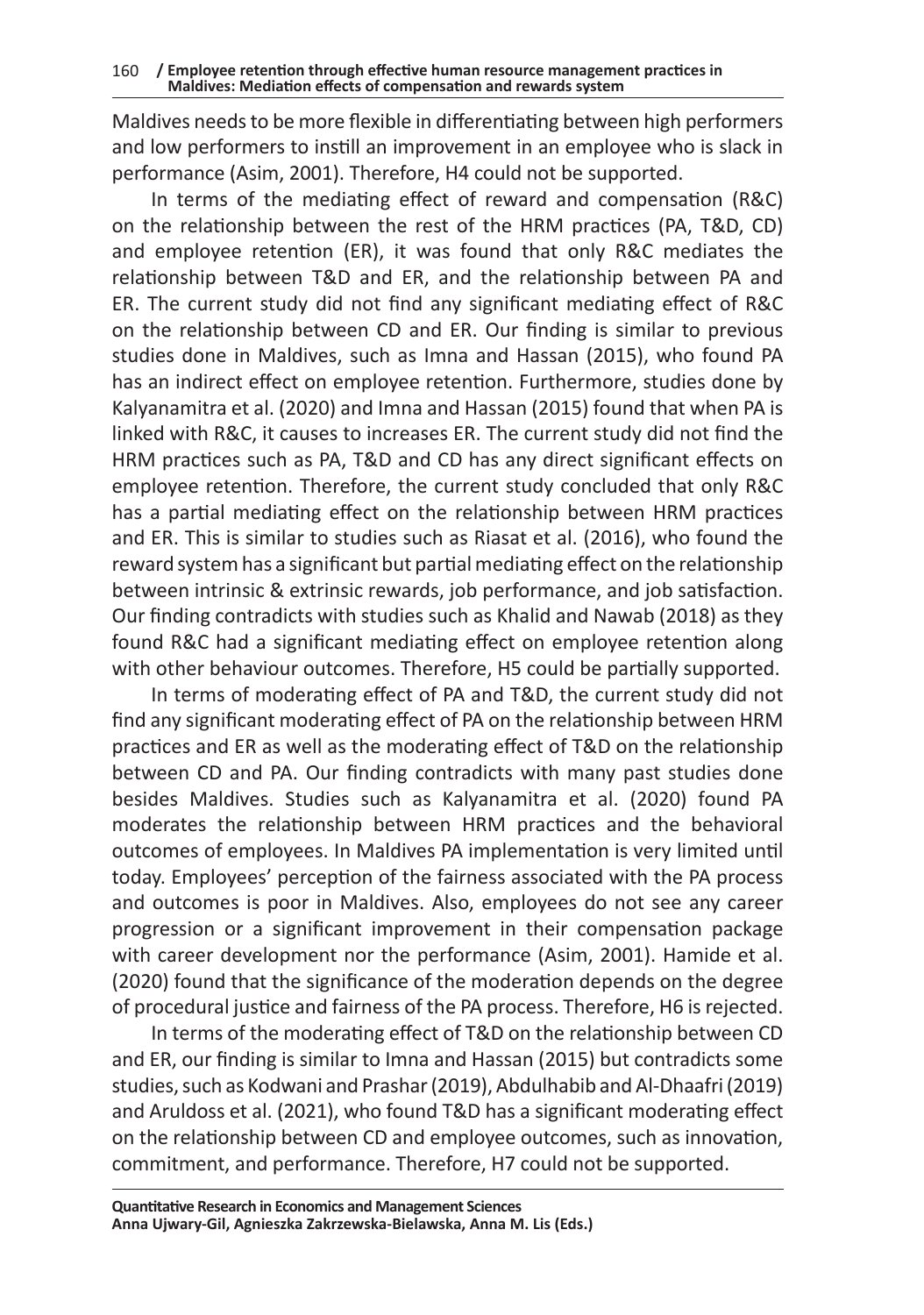Overall, the result of the study suggested that most of the respondents are significantly motivated and satisfied with their reward and compensation (R&C). This shows that most of the employees are highly motivated and satisfied with the lowest level needs in Maslow's Hierarchy of Needs. The demographic table (Table 1) suggested that most of the employees are under 30 years of age, as well as that most of them are single. Therefore, in the retail sector of Maldives, most of the employees (respondents) have an unfulfilled desire or need to be met. This is based on reward and compensation (Azeez, 2017). Furthermore, reward is a motivator in the case of Hertzberg's Two-factor theory (Azeez, 2017). This means, career development, growth and reward are consisted of to be motivators that significantly enhance employee motivation as well as satisfaction (Aburumman et al., 2020). Highly satisfied employees tend to remain in the organization (Pang & Lu, 2018).

#### **CONCLUSION**

Overall, it was concluded that increasing the positive perception towards HRM practices, particularly R&C practices in the retail sector of Maldives, causes to increase employee retention. Also, it was concluded that HRM practices such as R&C mediates the relationship between T&D and ER along with the relationship between PA and ER. This means, indirectly, PA and T&D can increase employee retention (ER) in the retail sector of Maldives. Similarly, it was concluded that there is no moderating effect of PA and T&D in the relationship between HRM practices and employee retention (ER). The overall conclusion is that R&C has a partial mediating effect on the relationship between HRM practices and employee retention.

The following are our recommendation to the retail sector of Maldives: (1) the retailers in Maldives, while formulating their reward and compensation policies should not only focus on the compensation package, but enhance a positive work-environment and fairness in the allocation of rewards and any increment must be based on performance, (2) the compensation package must be competitive or better than the existing ones available in the market to retain key talented staff, (3) HR managers must consider new and enticing ways to retain and motivate employees through an effective reward and compensation structure that has a wide range of benefits designed to enhance employee performance, (3) HR managers must ensure the organisation uses various methods to support the employee's education and personal development, (4) HR managers should introduce generous benefits like post-retirement medical treatment, regular promotion, and job security as tools to retain employees with key talents, (5) HR managers must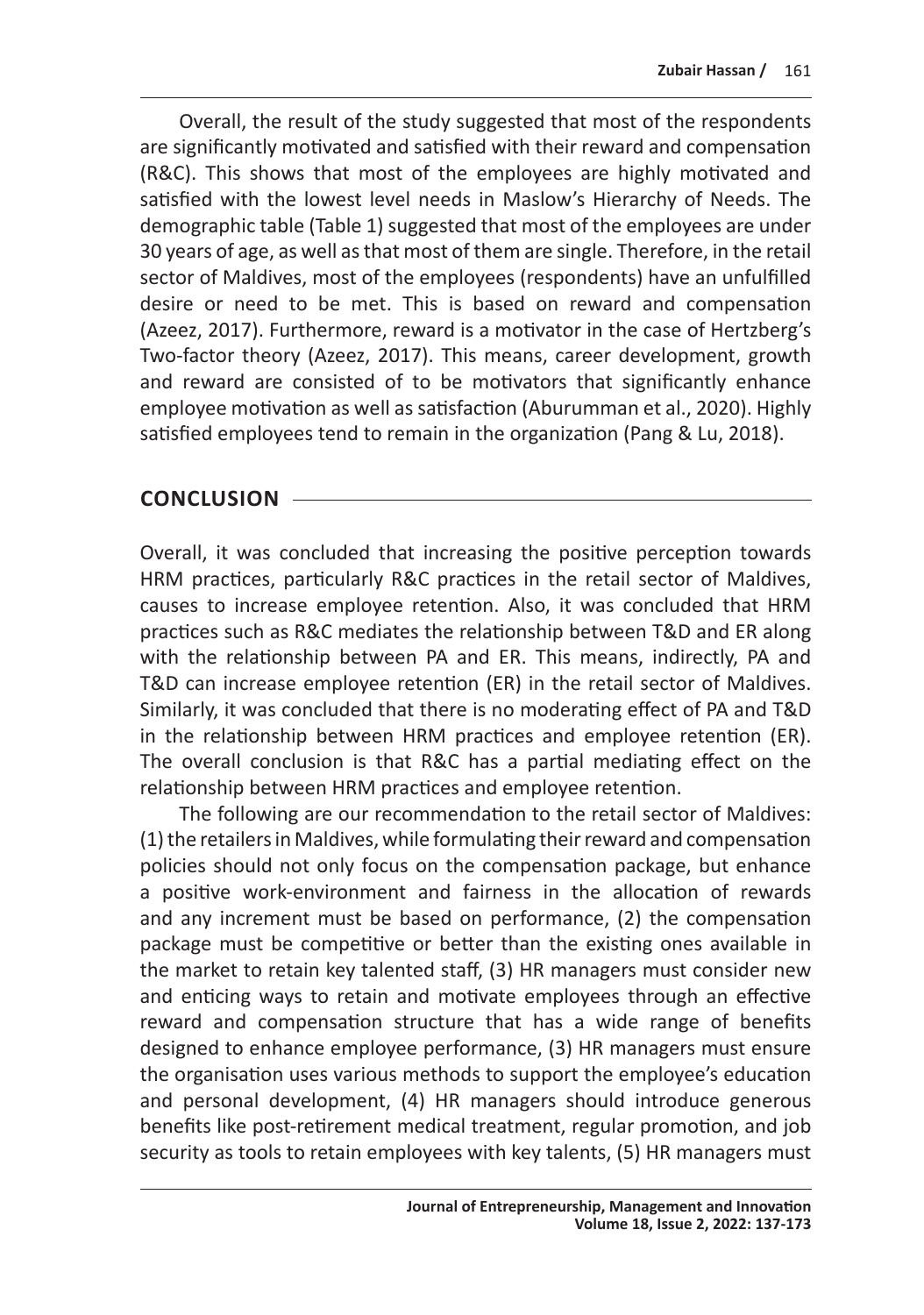introduce a regular performance appraisal process and must take necessary actions through follow-up measures and must link R&C with the results of PA.

### **Theoretical implications**

The results of this study increase the level of understanding and knowledge about HRM practices and enable organizations to focus on ways to improve employee retention through various HRM practices. This means that by enhancing a positive perception towards HRM practices employee retention may increase. Also, this study contributes to developing new knowledge in the theoretical domains of HRM practices. The findings also enable managers to make new organizational and HRM policy decisions on improving and enhancing employee retention by improving HRM practices as well as by facilitating and guiding managers to adopt the most appropriate HRM practices.

Furthermore, the findings from this study emphasis on establishing the performance appraisal (PA) and Training and Development (T&D) system as two key determinants of reward and compensation (R&C). This study also confirms that PA and T&D have only an indirect effect on employee retention. This means the study contributes to HRM theory with new findings indicating that R&C has complete mediation on the relationship between other HRM practices and employee retention. Since many studies have been undertaken to study various aspects of HRM practices, the present study has chosen R&C, T&D, C&D and PA as a key HRM construct that is relevant to study employee retention. Since HR managers working in the retail sector of Maldives are constantly employing people from all over the country, HR managers need to link PA and T&D with R&C to make effective and efficient decisions that increase employee retention. Most retail organizations in food and other industries operating in Maldives contribute significantly to GDP growth. The food retail sector has grown bigger during past years. To ensure sustainability of these organizations, HR managers must understand the effects of HRM practices on employee retention, especially the mediating role of R&C among the employees working in the retail sector of Maldives.

The results of this study contribute to the literature on HRM and employee outcomes by providing insights into the level of employee retention in a developing country context like Maldives. Though the highly fair reward and compensation system – a combination of human resources practices intended to enhance employee retention – has been found effective in Maldives retail sector organizations, it does not always produce the same degree of positive outcomes in other national contexts. The study's findings would help in assuming that HRM is more likely to be viewed as a representation of the genuine goodwill of an employer when employees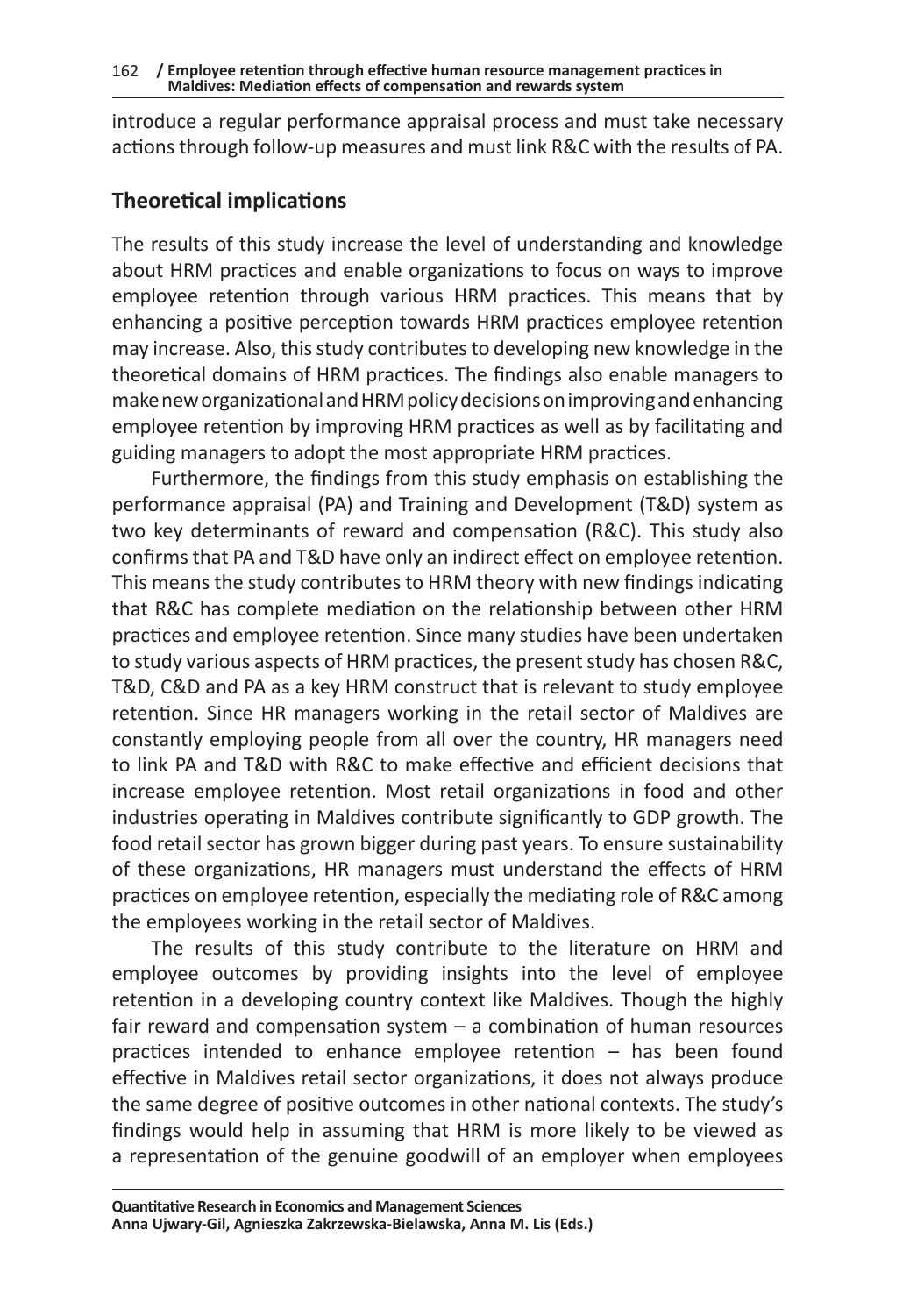have more trust in management. As a result, employees should be more willing to stay in the organization. Hence, the results of this study can assist HR managers in gaining a better understanding of the benefits of employee retention, as well as how to best use HRM practices.

### **Practical implications**

The findings of this study emphasis the need for a practical approach when managing employees' perceptions of HRM practices in improving employee retention through reward and compensation (R&C). When an organization demonstrates its commitment to employees by putting in place favourable HRM, these actions may be well interpreted by the employees. This study provides evidence to enhance the belief that organizations can increase employee retention through reward and compensation policies and practices when their HRM is well understood by their employees. Such insight may enrich HRM theories, providing support for the employee outcomes of HRM as well as recognizing HRM as a key determinant of employee retention. Moreover, the study' findings corroborate the arguments that R&C mediates the relationship between HRM and employee, showing that R&C is amediator between HRM (PA and T&D) and employee retention.

The findings of this study enable HRM professionals to realize that PA and T&D do not work separately. To make PA and T&D enhance employee retention, it is important to ensure appropriate reward and compensation (R&C) policies are formulated and implemented. This means that when employees are given training, they may not be willing to stay in the organization unless, HR managers provide sufficient R&C to increase the employees' intention to stay. The findings of this study provide Maldives' retail organizations with a concrete understanding of HRM practices and their applicability in the retail sector for an improved economy. Rigorous implementation of high commitment HRM practices may accompany better employee retention. The results suggest that retail management must concentrate more on commitment-focused HRM to make employees stay instead of leaving after gaining skills through training.

#### **Limitations and future research directions**

This study has some limitations. First, although the study used a random probability sampling method, it only selected respondents from 10 organizations in the Capital City of Male. Therefore, the findings of the study have limited generalizability. Second, as a cross-sectional study, there has to be caution in making any generalization of the results. Future researchers should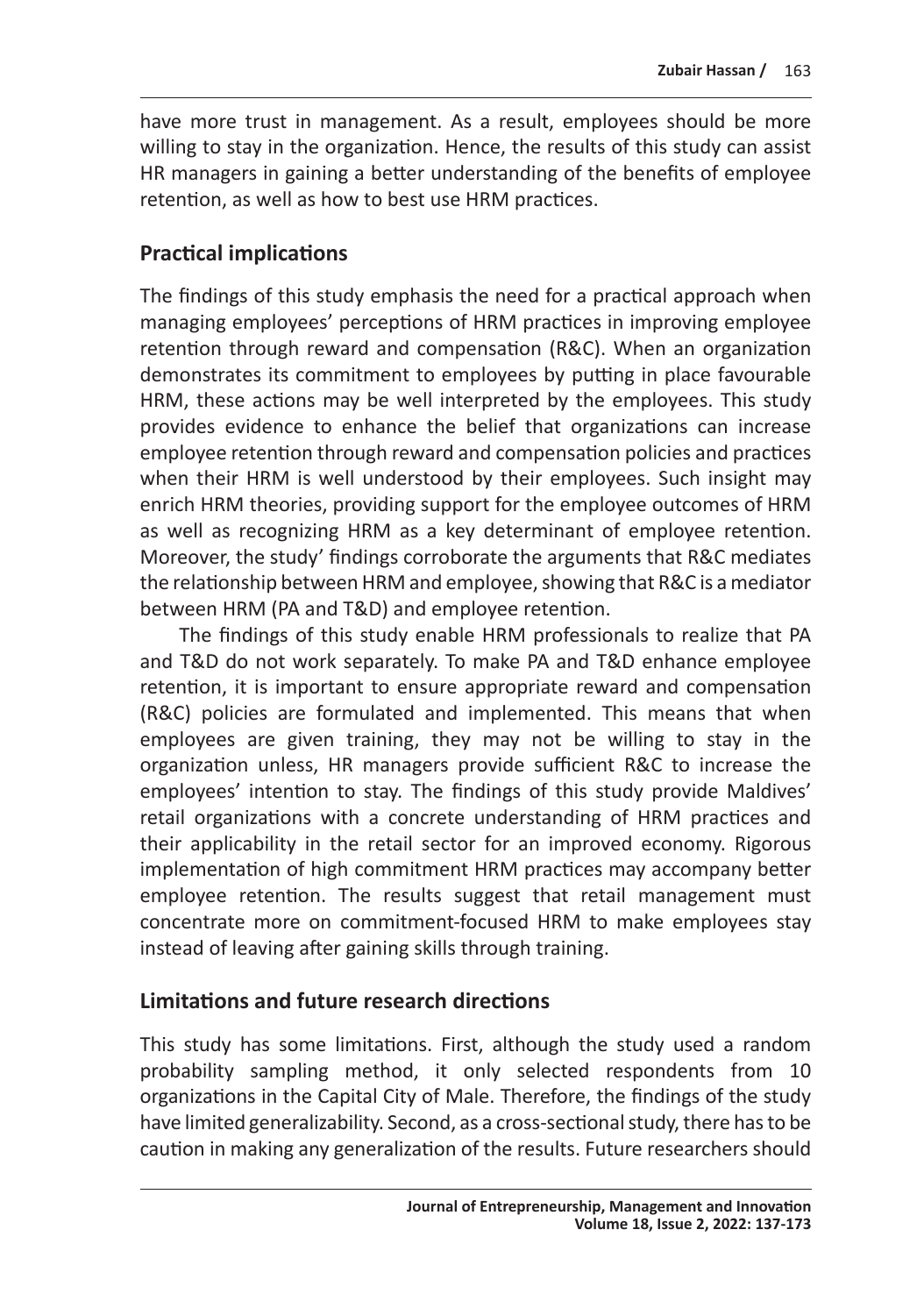get more respondents from wider geographical locations, i.e., from different retail sectors, including private and public retailers in other cities. Furthermore, survey questionnaires were used to collect data from respondents. Moreover, to overcome the potential issues raised due to the research instruments, a multicollinearity test was performed and ensured that the instrument is free from common method bias. It is recommended that future researchers use other intensive methods such as personal or telephone interviews to collect data. Hopefully, this empirical study will create greater awareness and interest in conducting more such studies in other nations and cultures and contribute to the literature on international HRM.

### **Acknowledgment**

This research is not sponsored by any institution. The research for this publication was fully carried out by the researcher and independently.

### **References**

- Abdul-Azeez, S. (2017). Human resource management practices and employee retention: A review of literature. *Journal of Economics, Management and Trade, 18*(2), 1-10. https://doi.org/10.9734/JEMT/2017/32997
- Abdoulaye, B. (2018). Research on the relationship between human resource management practices and employee retention in Chineseoverseas enterprise evidence from Huawei in Senegal. *Journal of International Business Research and Marketing, 3*(3), 7-22. https://doi.org/10.18775/ jibrm.1849-8558.2015.33.3001
- Abdulhabib, A. A. A., & Al-Dhaafri, H. S. (2019). The moderating role of training on the relationship between strategy management, information technology management and organisational performance of Sharjah Police. *PEOPLE: International Journal of Social Sciences, 5*(1), 866-886. https://dx.doi.org/10.20319/pijss.2019.51.866886
- Aboramadan, M., & Karatepe, O. M. (2021). Green human resource management, perceived green organizational support and their effects on hotel employees' behavioral outcomes. *International Journal of Contemporary Hospitality Management, 33*(10), 3199-3222. https://doi. org/10.1108/IJCHM-12-2020-1440
- Aburumman, O., Salleh, A., Omar, K., & Abadi, M. (2020). The impact of human resource management practices and career satisfaction on employee's turnover intention. *Management Science Letters, 10*(3), 641- 652. https://doi.org/10.5267/j.msl.2019.9.015
- Adom, A. Y. (2018). The role of commission-based pay on employee retention in the Ghanaian banking industry: The case of GCB Bank Limited. *Africa's Public Service Delivery and Performance Review, 6*(1), 1-5. https://doi. org/10.4102/apsdpr.v6i1.228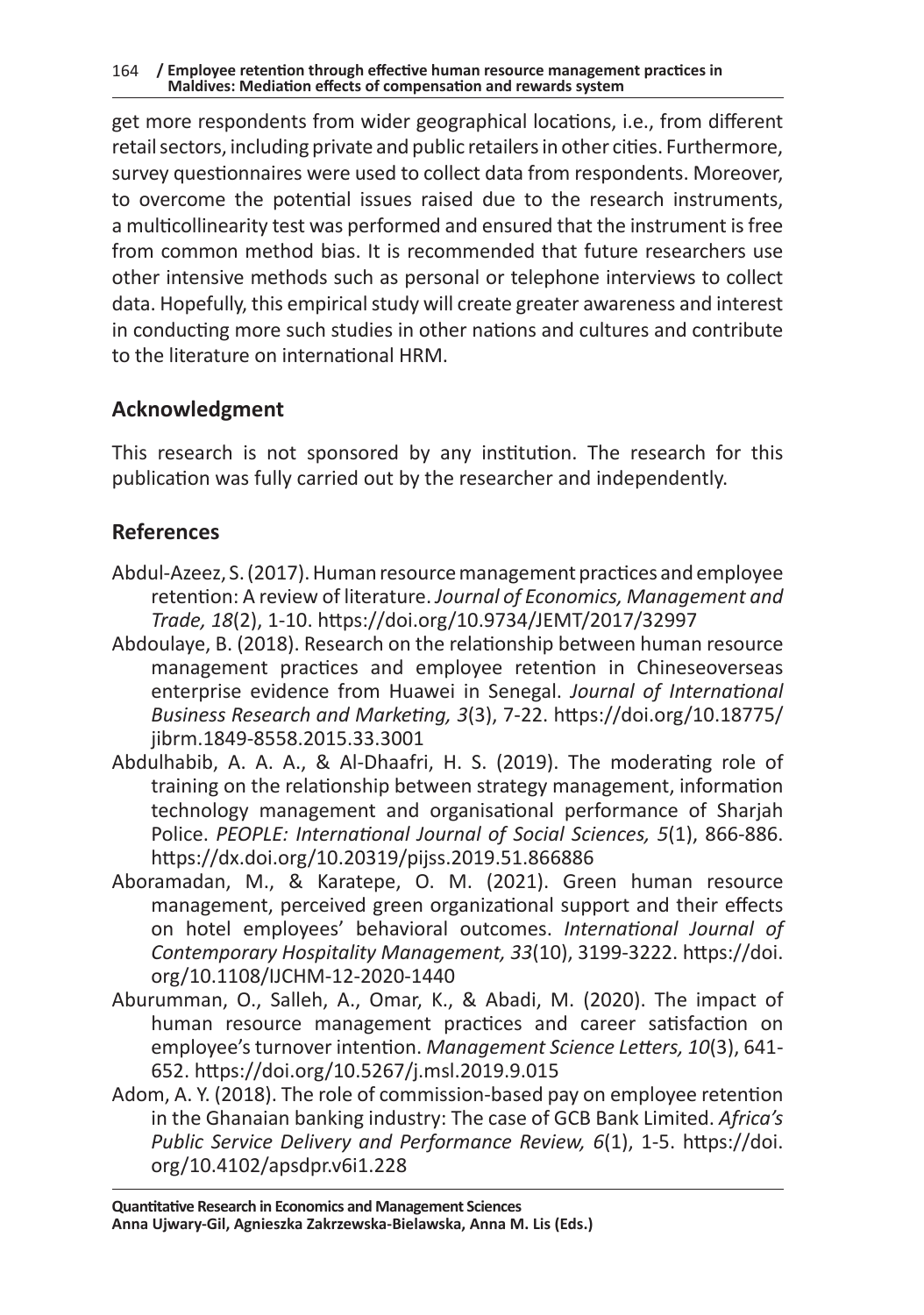- Afsar, B., Shahjehan, A., & Shah, S. I. (2018). Frontline employees' highperformance work practices, trust in supervisor, job-embeddedness and turnover intentions in hospitality industry. *International Journal of Contemporary Hospitality Management, 30*(3), 1436-1452. https://doi. org/10.1108/IJCHM-11-2016-0633
- Ahmad, A. U. (2021). A study of multicollinearity detection and rectification under missing values. *Turkish Journal of Computer and Mathematics*  https://doi.org/10.17762/turcomat. v12i1S.1880
- Akther, S., & Tariq, J. (2020). The impact of effective training on employee retention: Astudy in private banks of Bangladesh. *Journal of Economics and Business, 3*(1), 96-114. https://doi.org/10.31014/aior.1992.03.01.181
- Aleem, M., & Bowra, Z. A. (2020). Role of training and development on employee retention and organizational commitment in the banking sector of Pakistan. *Review of Economics and Development Studies, 6*(3), 639-650. https://doi.org/10.47067/reads.v6i3.252
- Alhmoud, A., & Rjoub, H. (2020). Does generation moderate the effect of total rewards on employee retention? Evidence from Jordan. *SAGE Open, 10*(3), 1-15. https://doi.org/10.1177/2158244020957039
- Alhmoud, A., & Rjoub, H. (2019). Total rewards and employee retention in a Middle Eastern context. *SAGE Open, 9*(2), 1-13. https://doi. org/10.1177/2158244019840118
- Almaaitah, M. F., Harada, Y., Sakdan, M. F., & Almaaitah, A. M. (2017). Integrating Herzberg and social exchange theories to underpinned human resource practices, leadership style and employee retention in health sector. *World Journal of Business and Management, 3*(1), 16-34. http://dx.doi.org/10.5296/wjbm.v3i1.10880
- Aruldoss, A., Kowalski, K. B., Travis, M. L., & Parayitam, S. (2021). The relationship between work–life balance and job satisfaction: Moderating role of training and development and work environment. *Journal of Advances in Management Research* (ahead-of-print). https://doi. org/10.1108/JAMR-01-2021-0002
- Asim, M. (2001). Performance appraisal in the Maldives public service: Challenges and issues. *Public Administration and Development: The International Journal of Management Research and Practice, 21(*4), 289- 296. https://doi.org/10.1002/pad.189
- Azeez, S. A. (2017). Human resource management practices and employee retention: A review of literature. *Journal of Economics, Management and Trade*, 1-10. https://doi.org/10.9734/JEMT/2017/32997
- Bayraktar, C. A., Araci, O., Karacay, G., & Calisir, F. (2017). The mediating effect of rewarding on the relationship between employee involvement and job satisfaction. *Human Factors and Ergonomics in Manufacturing & Service Industries, 27*(1), 45-52. https://doi.org/10.1002/hfm.20683
- Bibi, P., Ahmad, A., & Majid, A. H. A. (2018). The impact of training and development and supervisor support on employees retention in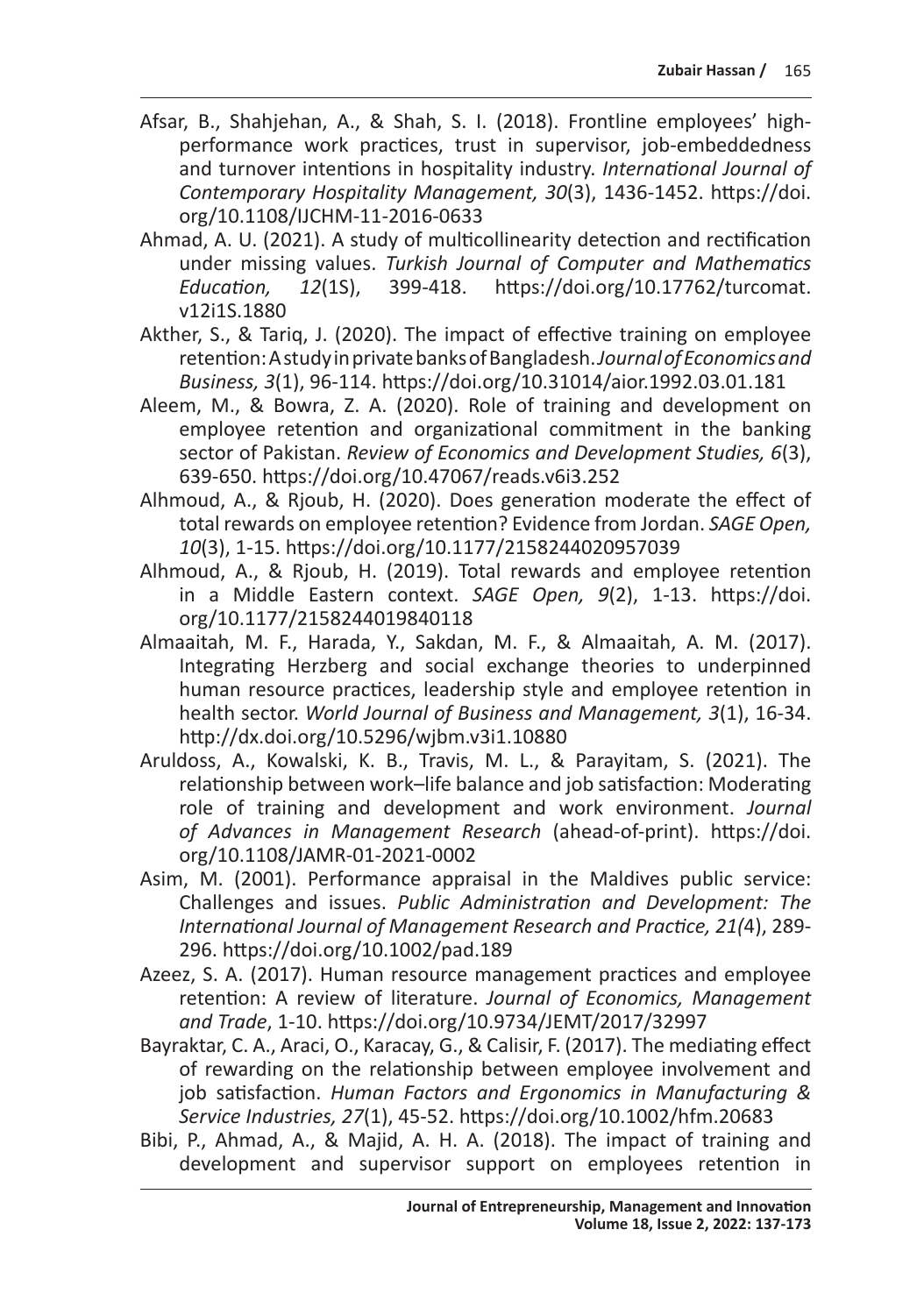academic institutions: The moderating role of work environment. *Gadjah Mada International Journal of Business, 20*(1), 113-131. https:// doi.org/10.22146/gamaijb.24020

- Boon, C., Den Hartog, D. N., & Lepak, D. P. (2019). A systematic review of human resource management systems and their measurement.<br>Journal of Management, 45(6), 2498-2537. https://doi. *Journal of Management*, *45*(6), 2498-2537. https://doi. org/10.1177/0149206318818718
- Boudlaie, H., Mahdiraji, H. A., Shamsi, S., Jafari-Sadeghi, V., & Garcia-Pereze, A. (2020). Designing a human resource scorecard: An empirical stakeholder-based study with a company culture perspective. *Journal of Entrepreneurship, Management and Innovation, 16*(4), 113-147. https:// doi.org/10.7341/20201644
- Burnette, J. L., Pollack, J. M., Forsyth, R. B., Hoyt, C. L., Babij, A. D., Thomas, F. N., & Coy, A. E. (2020). A growth mindset intervention: Enhancing students' entrepreneurial self-efficacy and career development. *Entrepreneurship Theory and Practice, 44*(5), 878-908. https://doi. org/10.1177/1042258719864293
- Bussin, M., & Mouton, H. (2019). Effectiveness of employer branding on staff retention and compensation expectations. *South African Journal of Economic and Management Sciences, 22*(1), 1-8. http://dx.doi. org/10.4102/sajems.v22i1.2412
- Cascio, W. F. (2003). Changes in workers, work, and organizations. *Handbook of Psychology*, 399-422. https://doi.org/10.1002/0471264385.wei1216
- Cave, J., Brown, K. G., & Baum, T. (2012). Human resource management in tourism: A small island perspective. *International Journal of Culture, Tourism and Hospitality Research, 6*(2), 124-132. https://doi. org/10.1108/17506181211233054
- Cherif, F. (2020). The role of human resource management practices and employee job satisfaction in predicting organizational commitment in Saudi Arabian banking sector. *International Journal of Sociology and Social Policy, 40*(7/8), 529-541. https://doi.org/10.1108/IJSSP-10-2019-0216
- Chiekezie, O. M., Emejulu, G., & Nwanneka, A. (2017). Compensation management and employee retention of selected commercial banks in Anambra State, Nigeria. *Archives of Business Research, 5*(3), 115-127. https://doi.org/10.14738/abr.53.2758
- Choy, M. W., & Kamoche, K. (2021). Identifying stabilizing and destabilizing factors of job change: A qualitative study of employee retention in the Hong Kong travel agency industry. *Current Issues in Tourism, 24*(10), 1375-1388. https://doi.org/10.1080/13683500.2020.1792853
- Cugueró-Escofet, N., Ficapal-Cusí, P., & Torrent-Sellens, J. (2019). Sustainable human resource management: How to create a knowledge sharing behavior through organizational justice, organizational support, satisfaction and commitment. *Sustainability, 11*(19), 1-20 https://doi. org/10.3390/su11195419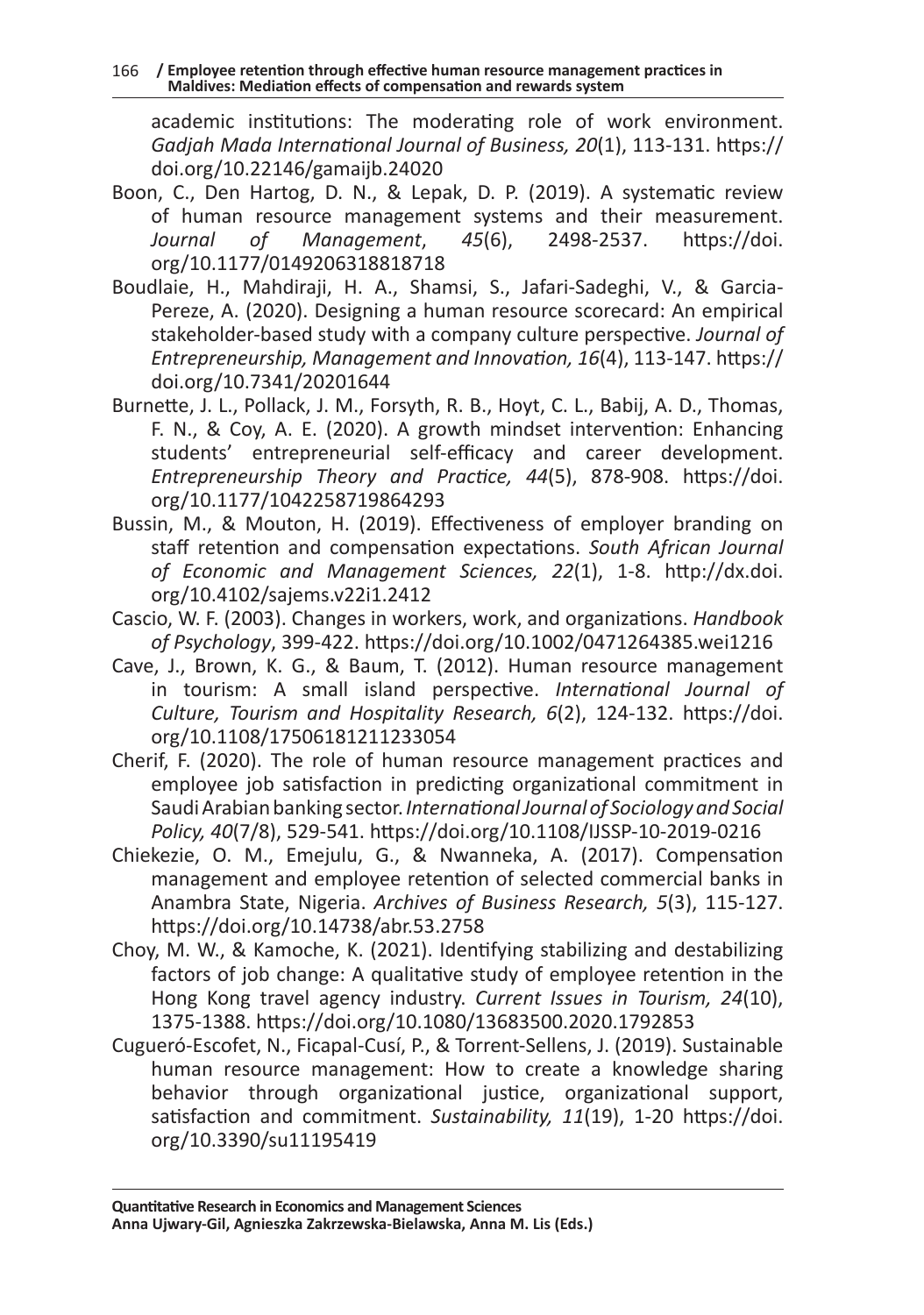- De Winne, S., Marescaux, E., Sels, L., Van Beveren, I., & Vanormelingen, S. (2019). The impact of employee turnover and turnover volatility on labor productivity: A flexible non-linear approach. *The International Journal of Human Resource Management, 30*(21), 3049-3079. https://doi.org/10.1 080/09585192.2018.1449129
- Fahim, M. G. A. (2018). Strategic human resource management and public employee retention. *Review of Economics and Political Science, 3*(2), 20- 39. https://doi.org/10.1108/REPS-07-2018-002
- Fletcher, L., Alfes, K., & Robinson, D. (2018). The relationship between perceived training and development and employee retention: The mediating role of work attitudes. *The International Journal of Human Resource Management, 29*(18), 2701-2728. https://doi.org/10.1080/09 585192.2016.1262888
- Hamid, K. A., Shah, S. M. M., Rahman, N. I. A., & Badlishah, S. (2020). The moderating impact of performance appraisal politics on leadership styles and job performance: Overview from banking sector in Pakistan. *Journal of Critical Reviews, 7*(5), 183-189. http://dx.doi.org/10.31838/ jcr.07.05.30
- Hanai, A. E., & Pallangyo, W. A. (2020). The contribution of compensation in the employee retention of the banking institutions in Dar Es Salaam, Tanzania. *European Journal of Business and Management Research, 5*(4), 1-18. https://doi.org/10.24018/ejbmr.2020.5.4.223
- Hair, J., Black, W., Babin, B. & Anderson, R., (2011). *Multivariate Data Analysis: A Global Perspective.* 7th Edition. Hoboken, NJ: Pearson Education Inc.
- Hu, L and Bentler, P., 1999. Cutoff criteria for fit indexes in covariance structure analysis: Conventional criteria versus new alternatives. *Structural Equation Modeling, 6*(1), p. 1–55. https://doi.org/10.1080/10705519909540118
- Imna, M., & Hassan, Z. (2015). Influence of human resource management practices on employee retention in Maldives retail industry. *International Journal of Accounting, Business and Management, 1*(1), 1-28. https:// doi.org/10.24924/ijabm/2015.04/v3.iss1/50.80
- Jeffrey, I., & Prasetya, A. B. (2019). The employee performance assessment and employee training, on employee intension. *Jurnal Aplikasi Manajemen, 17*(1), 56-65. http://dx.doi.org/10.21776/ub.jam.2019.017. 01.07
- Jehanzeb, K., Aldakhil, A. M., Hamid, A. B. A., & Khan, S. U. R. (2017). Exploring the impact of training and career development on employee retention: The moderating effect of person-organisation fit. *Journal for Global Business Advancement, 10*(5), 483-505. https://doi.org/10.1504/ JGBA.2017.088892
- Kadiresan, V., Kamil, N. M., Mazlan, M. R. M., Musah, M. B., & Selamat, M. H. (2016). The influence of human resource practices on employee retention: A case study. *International Journal of Human. Resource Studies, 6*(3), 122-148. http://dx.doi.org/10.5296/ijhrs.v6i3.10093
- Kalyanamitra, P., Saengchai, S., & Jermsittiparsert, K. (2020). Impact of training facilities, benefits and compensation, and performance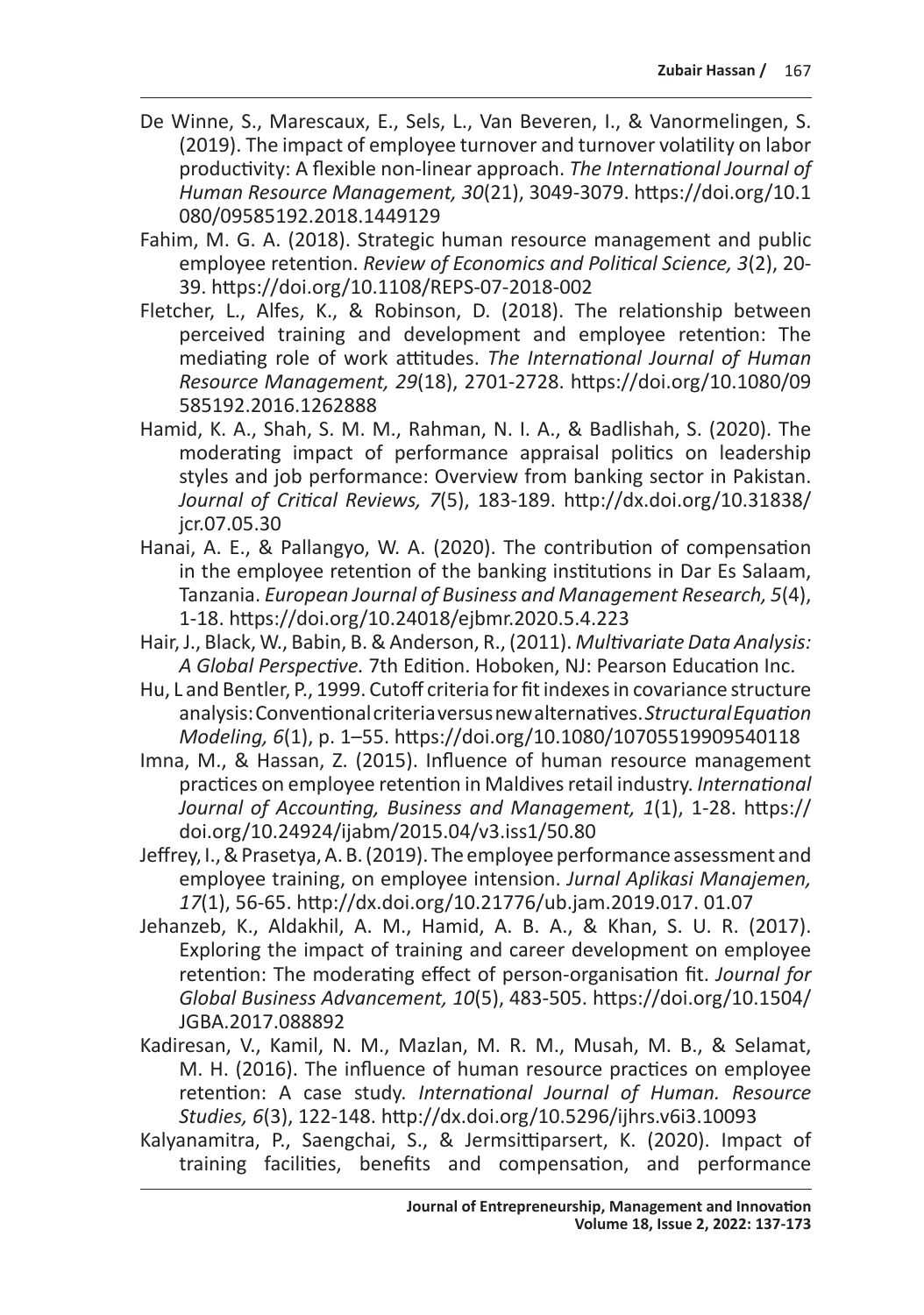appraisal on the employees' retention: A mediating effect of employees' job satisfaction. *Systematic Reviews in Pharmacy, 11*(3).166-167. https:// doi.org/10.5530/srp.2020.3.19

- Khalid, K., & Nawab, S. (2018). Employee participation and employee retention in view of compensation. *SAGE Open, 8*(4), 1-17. https://doi. org/10.1177/2158244018810067
- Khan, U. (2020). Effect of employee retention on organizational performance. *Journal of Entrepreneurship, Management, and Innovation, 2*(1), 52-66. https://doi.org/10.52633/jemi.v2i1.47
- Kodwani, A. D., & Prashar, S. (2019). Exploring the influence of pre-training factors on training effectiveness-moderating role of trainees' reaction: A study in the public sector in India. *Human Resource Development International, 22*(3), 283-304. https://doi.org/10.1080/13678868.2019. 1596012
- Kowo, S. A., ObaAdenuga, O. A., & Owotutu Sabitu, O. (2019). Efficacy of e-recruitment practices on employee retention in multinational corporations. *Economics and Culture, 16*(1), 161-171. https://doi. org/10.2478/jec-2019-0017
- Kline, R. B. (2016). *Principles and Practice of Structural Equation Modeling* (4th ed.). New York: The Guilford Press
- Krishna, S. M., Rao, C. H. G., & Datta, A. (2019). The effectiveness of human resource management practices on employee retention–An empirical study of commercial bank of Ethiopia, Hawassa City. *Journal of Mechanics of Continua And Mathematical Sciences 14*(5), 794-807. https://doi. org/10.26782/jmcms.2019.10.00063
- Kurdi, B., & Alshurideh, M. (2020). Employee retention and organizational performance: Evidence from banking industry. *Management Science Letters, 10*(16), 3981-3990. https://doi.org/10.5267/j.msl.2020.7.011
- Malik, E., Baig, S. A., & Manzoor, U. (2020). Effect of HR practices on employee retention: The role of perceived supervisor support. *Journal of Public Value and Administrative Insights, 3*(1), 1-7. https://doi.org/10.31580/ jpvai.v3i1.1201
- Manthi, K. A., Kilika, J. M., & Kimencu, L. (2018). How do human resource management practices predict employee turnover intentions: An empirical survey of teacher training colleges in Kenya. *International Journal of Business Administration, 9*(4), 201-213. https://doi. org/10.5430/ijba.v9n4p201
- Mbugua, R. W. K., & Kamaara, M. (2017).Influence of recruitment and selection criteria on employee retention in the insurance industry in Kenya. *Journal of Human Resource and Leadership, 2*(7), 17-40. https:// doi.org/10.47604/jhrl.484
- Murtiningsih, R. S. (2020). The impact of compensation, training and development, and organizational culture on job satisfaction and employee retention. *Indonesian Management and Accounting Research, 19*(1), 33-50. http://dx.doi.org/10.25105/imar.v19i1.6969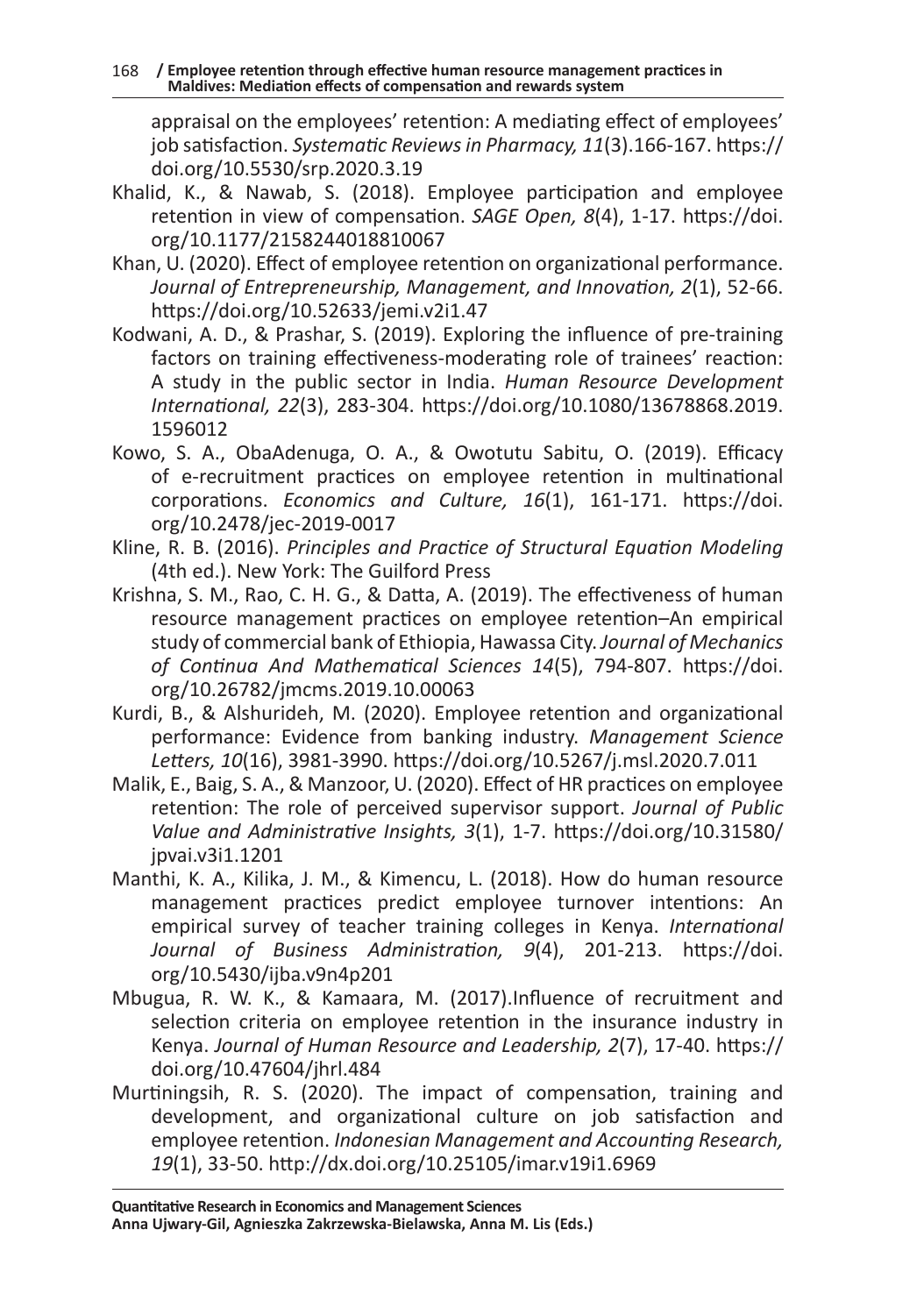- Nabi, M. N., Ahmed, A. A. T., & Rahman, M. S. (2017). The empirical study on human resource management practices with special reference to job satisfaction and employee turnover at Investment Corporation of Bangladesh. *Human Resource Management Research, 7*(1), 54-64. https://doi.org/10.5923/j.hrmr.20170701.07
- Naim, M. F., & Lenka, U. (2018). Development and retention of generation Y employees: A conceptual framework. *Employee Relations, 40*(2), 433- 455. https://doi.org/10.1108/ER-09-2016-0172
- Najeeb, A. (2016). HRM roles in paradise: Strategic or administrative? A study of tourist resorts in the Maldives. In *Asia Pacific Human Resource Management and Organisational Effectiveness* (pp. 147-170). Newland Park, UK: Chandos Publishing. https://doi.org/10.1016/B978-0-08- 100643-6.00007-5
- Najeeb, A. (2013). The role of HR actors in designing and implementing HRM in tourist resorts in the Maldives. *Employee Relations, 35*(6) 593-612. https://doi.org/10.1108/ER-08-2012-0057
- Nelissen, J., Forrier, A., & Verbruggen, M. (2017). Employee development and voluntary turnover: Testing the employability paradox. *Human Resource Management Journal, 27*(1), 152-168. https://doi.org/10.1111/1748- 8583.12136
- Nisham, A (2016). *The role of competency based training for human resource development in the tourism industry of a small island environment-Maldives*. PhD Thesis, (College of Innovation, Thammasat University).
- Nguyen, C., & Duong, A. (2020). The impact of training and development, job satisfaction and job performance on young employee retention. *International Journal of Future Generation Communication and Networking, 13*(3), 373-386.
- Nguyen-Van D. U. N. G., & Chang, C. H. (2020). Foreign technology licensing and firm innovation in ASEAN: The moderating role of employee training and R&D. *The Singapore Economic Review*, 1-28. https://doi. org/10.1142/S0217590820500393
- Noltemeyer, A., James, A. G., Bush, K., Bergen, D., Barrios, V., & Patton, J. (2021). The relationship between deficiency needs and growth needs: The continuing investigation of Maslow's theory. *Child & Youth Services, 42*(1), 24-42. https://doi.org/10.1080/0145935X.2020.1818558
- Oluwatayo, A. A., & Adetoro, O. (2020). Influence of employee attributes, work context and human resource management practices on employee job engagement. *Global Journal of Flexible Systems Management, 21*(4), 295-308. https://doi.org/10.1007/s40171-020-00249-3
- Ozolina-Ozola, I. (2014). The impact of human resource management practices on employee turnover. *Procedia-Social and Behavioral Sciences, 156*(11), 223-226. https://doi.org/10.1016/j.sbspro.2014.11.178
- Pandey, P., Singh, S., & Pathak, P. (2021). An exploratory study on factors contributing to job dissatisfaction of retail employees in India. *Journal of*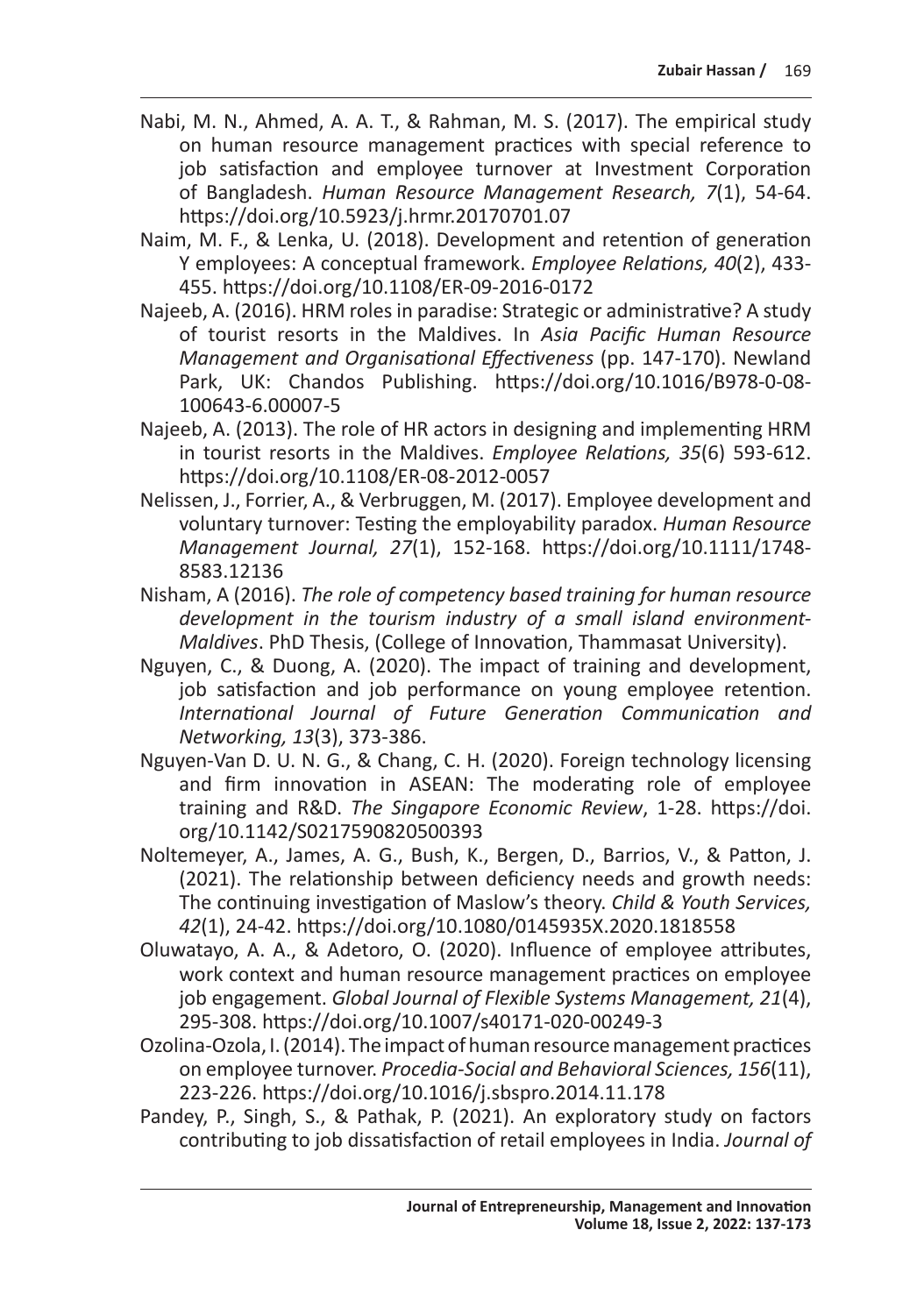170 **/ Employee retention through effective human resource management practices in Maldives: Mediation effects of compensation and rewards system** 

*Retailing and Consumer Services, 61*, 102571. https://doi.org/10.1016/j. jretconser.2021.102571

- Pang, K., & Lu, C. S. (2018). Organisational motivation, employee job satisfaction and organisational performance: An empirical study of container shipping companies in Taiwan. *Maritime Business Review, 3*(1), 36-52. https://doi.org/10.1108/MABR-03-2018-0007
- Papa, A., Dezi, L., Gregori, G. L., Mueller, J., & Miglietta, N. (2018). Improving innovation performance through knowledge acquisition: The moderating role of employee retention and human resource management practices. *Journal of Knowledge Management, 24*(3). 589-605. https://doi. org/10.1108/JKM-09-2017-0391
- Pittino, D., Visintin, F., Lenger, T., & Sternad, D. (2016). Are high performance work practices really necessary in family SMEs? An analysis of the impact on employee retention. *Journal of Family Business Strategy, 7*(2), 75-89. https://doi.org/10.1016/j.jfbs.2016.04.002
- Presbitero, A., Roxas, B., & Chadee, D. (2016). Looking beyond HRM practices in enhancing employee retention in BPOs: Focus on employee– organisation value fit. *The International Journal of Human Resource Management, 27*(6), 635-652. https://doi.org/10.1080/09585192.2015 .1035306
- Ramadhani, A.N. P, Muis, M., & Amar, Y. (2020). The influence of career development and work environment on performance Non-permanent PNS education staff and retention as an intervening variable in the Hasanuddin University. *Hasanuddin Journal of Business Strategy, 2*(1), 15-23. https://doi.org/10.26487/hjbs.v2i1.310
- Riasat, F., Aslam, S., & Nisar, Q. A. (2016). Do intrinsic and extrinsic rewards influence the job satisfaction and job performance? Mediating role of reward system. *Journal of Management Info, 11*(1), 16-34. http://dx.doi. org//10.31580/jmi.v11i1.56
- Rombaut, E., & Guerry, M. A. (2020). The effectiveness of employee retention through an uplift modeling approach. *International Journal of Manpower, 41*(8), 1199-1220. https://doi.org/10.1108/IJM-04-2019-0184
- Santhanam, N., Kamalanabhan, T. J., Dyaram, L., & Ziegler, H. (2017). Impact of human resource management practices on employee turnover intentions. *Journal of Indian Business Research, 9(*3), 212-228. https:// doi.org/10.1108/JIBR-10-2016-0116
- Sari, I. D. A., & Dewi, I. G. A.M.(2020). The effect of career development, work environment, and organisational commitment to employee retention. *American Journal of Humanities and Social Sciences Research, 4*(6), 129-134. Retrieved from https://www.ajhssr.com/wp-content/ uploads/2020/06/Q2046129134.pdf
- Ștefan, S. C., Popa, Ș. C., & Albu, C. F. (2020). Implications of Maslow's hierarchy of needs theory on healthcare employees' performance. *Transylvanian Review of Administrative Sciences, 16*(59), 124-143. https://doi.org/10.24193/tras.59E.7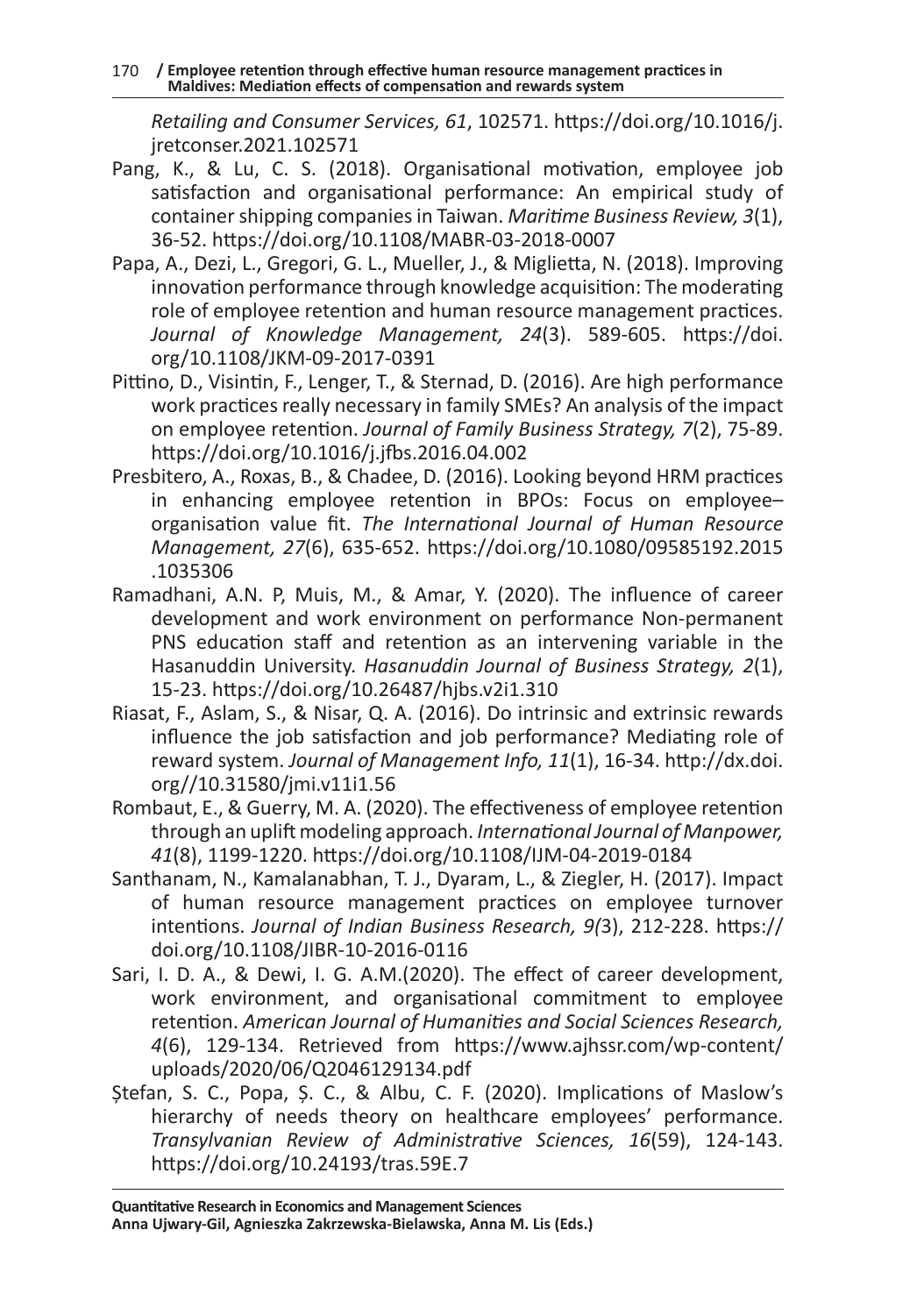- Suzana, M., Moosa, S., Rafeeq, F. N., & Usman, S. K. (2020). Early measures for prevention and containment of COVID-19 in the Maldives: A descriptive analysis. *Journal of Health and Social Sciences, 5*(2), 251-264. https:// doi.org/10.19204/2020/rlym10
- Upadhyay, R. K., Ansari, K. R., & Bijalwan, P. (2019). Performance appraisal and team effectiveness: A moderated mediation model of employee retention and employee satisfaction. *Vision.* https://doi. org/10.1177/0972262919875542
- Van Driessche, P. A. (2020). Capacity building towards agricultural sustainability in the Maldives: Does the voice of the Maldivian farmer need to be amplified in planning agricultural interventions?. *International Journal of Agricultural Sustainability, 18*(6), 537-553. https://doi.org/10.1080/1 4735903.2020.1795563
- Westfall, P. and Henning, K.S., (2013). *Understanding Advanced Statistical Methods*. New York: CRC Press. https://doi.org/10.1201/b14398
- Wickramasinghe, M. D. N., & Sajeevani, T. L. (2018). The impact of rewards on retention of operational level employees in three apparel sector companies in export processing zone in Biyagama, Sri Lanka. *Human Resource Management Journal, 6*(2), 23-34. https://doi.org/10.31357/ hrmj.v6i2.3587
- Wijesiri, N. R. A. S. S., Paranagama, G. S., Sirirwardhana, M. M. A. S., Thilakarathna, D. L. N. C., Weerarathna, R. S., & Pathirana, U. P. G. Y. (2019). The impact of HR practices on employee retention: A case of BPO sector, Sri Lanka. *International Journal of Human Resource Studies, 9*(1), 1-21. https://doi.org/10.5296/ijhrs.v9i1.14050

#### *Abstrakt*

*CEL: Zbadanie wpływu praktyk zarządzania zasobami ludzkimi (ZZL) na utrzymanie pracowników za pośrednictwem nagród i wynagrodzeń. Zbadano również moderującą rolę oceny wyników, szkoleń i rozwoju i ich związku z praktykami ZZL a utrzymaniem pracowników. METODYKA: Próba 250 respondentów spośród pracowników zatrudnionych w sektorze handlu detalicznego w stolicy Malediwów została dobrana metodą losowej próby. Rozesłano ustrukturyzowany kwestionariusz i zebrano dane. Przeprowadzono analizę modelowania równań strukturalnych w celu zbadania wpływu przyczynowego praktyk ZZL na retencję pracowników. WYNIKI: Wyniki pokazały, że praktyki nagradzania i wynagradzania (R&C) miały znaczący i pozytywny wpływ na utrzymanie pracowników. Jednak badanie wykazało, że rozwój kariery, szkolenia i rozwój oraz ocena wyników nie miały znaczącego wpływu na utrzymanie pracowników. Jeśli chodzi o efekty pośredniczące, R&C miało znacząco pozytywny wpływ pośredniczący na związek między szkoleniem i rozwojem (T&D) a zatrzymaniem pracowników, a także na związek między oceną wyników a zatrzymaniem pracowników. Nie zaobserwowano jednak moderujących efektów między oceną wyników a T&D i utrzymaniem pracowników. W związku z tym stwierdzono, że zwiększenie pozytywnego postrzegania praktyk ZZL, zwłaszcza praktyk R&C w sektorze detalicz-*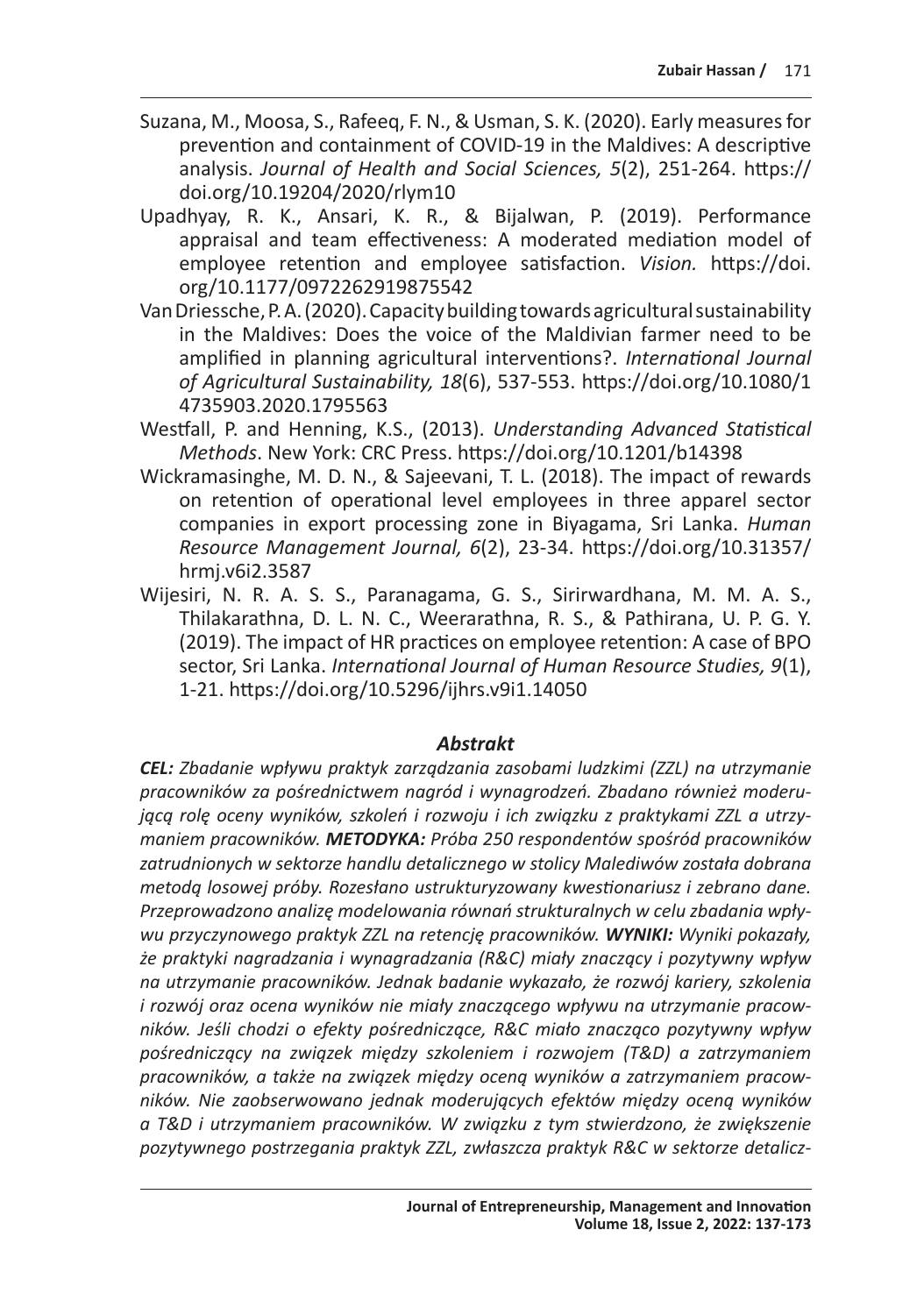#### 172 **/ Employee retention through effective human resource management practices in Maldives: Mediation effects of compensation and rewards system**

*nym Malediwów, powoduje wzrost retencji pracowników (ER). Stwierdzono również, że praktyki ZZL, takie jak R&C, pośredniczą w relacji między szkoleniem i rozwojem (T&D) a utrzymaniem pracowników, a także relacją między oceną wyników (PA) a ER. Oznacza to, że pośrednio PA i T&D mogą zwiększyć ER w sektorze detalicznym Malediwów. Podobnie dochodzimy do wniosku, że nie ma moderującego efektu PA i T&D w relacji między praktykami ZZL a ER. Ogólny wniosek jest taki, że R&C ma częściowy wpływ mediacyjny na relacje między praktykami ZZL a ER. IMPLIKACJE: Niniejsze badanie przyczynia się do poszerzenia aktualnej wiedzy na temat ZZL, potwierdzając, że wynagrodzenie jest kluczowym wyznacznikiem i znaczącym mediatorem utrzymania pracowników. Niniejsze badanie przyczynia się do rozwijania nowej wiedzy w teoretycznych domenach praktyk ZZL. W szczególności wyniki badania wzmacniają teorię dwóch czynników Hertzberga, potwierdzając, że możliwości rozwoju kariery, awans i wynagrodzenie znacząco determinują utrzymanie pracowników. To pokazało, że zarówno motywatory, jak i czynniki higieniczne mają kluczowe znaczenie dla zatrzymania pracowników. W praktyce wyniki pozwalają również menedżerom na podejmowanie nowych decyzji dotyczących organizacji i polityki zarządzania zasobami ludzkimi w zakresie poprawy i zwiększenia retencji pracowników. Badanie to może być przydatne dla kierownictwa organizacji do formułowania skutecznych polityk nagradzania i wynagrodzeń. Badanie to wskazuje na znaczenie szkolenia i rozwoju oraz oceny wyników poprzez powiązanie ich z praktykami nagradzania i wynagradzania. ORYGINALNOŚĆ I WARTOŚĆ: Może to być jedno z pionierskich badań przeprowadzonych w sektorze detalicznym na Malediwach poprzez zbadanie czterech konstrukcji praktyk zarządzania zasobami ludzkimi, aby rzucić światło na sposób, w jaki organizacje biznesowe sektora detalicznego na Malediwach podejmują decyzje dotyczące poprawy retencji pracowników. Co więcej, obecne badanie dostarcza ram teoretycznych, które wskazują, że wynagrodzenie i nagradzanie mają pełny wpływ pośredniczący na związek między utrzymaniem pracowników a szkoleniem i rozwojem, a także oceną wyników. Wypełniło to istniejące luki badawcze, dodając wartość do istniejącej literatury. Co więcej, obecne badanie potwierdza, że należy położyć nacisk na wynagrodzenie i nagradzanie, aby zatrzymać pracowników poprzez inne praktyki zarządzania zasobami ludzkimi w sektorze detalicznym Malediwów.* 

*Słowa kluczowe: utrzymanie pracowników, nagrody, wynagrodzenia, szkolenia, rozwój kariery, ocena wyników, zarządzanie zasobami ludzkimi, ZZL*

#### **Biographical note**

**Zubair Hassan** is an author, researcher, and a certified trainer currently associated with Pneumatic Private Limited as Director of Business Development as well as Alumnae of International Islamic University of Malaysia. He has recently completed his PhD in Business Administration from International Islamic University. He was the former Dean of International University of Malaya Wales (IUWM). Also, he held the Head of Centre of professional and continuing education at IUWM. He has won many research awards in various research conferences held in Malaysia and was recognized